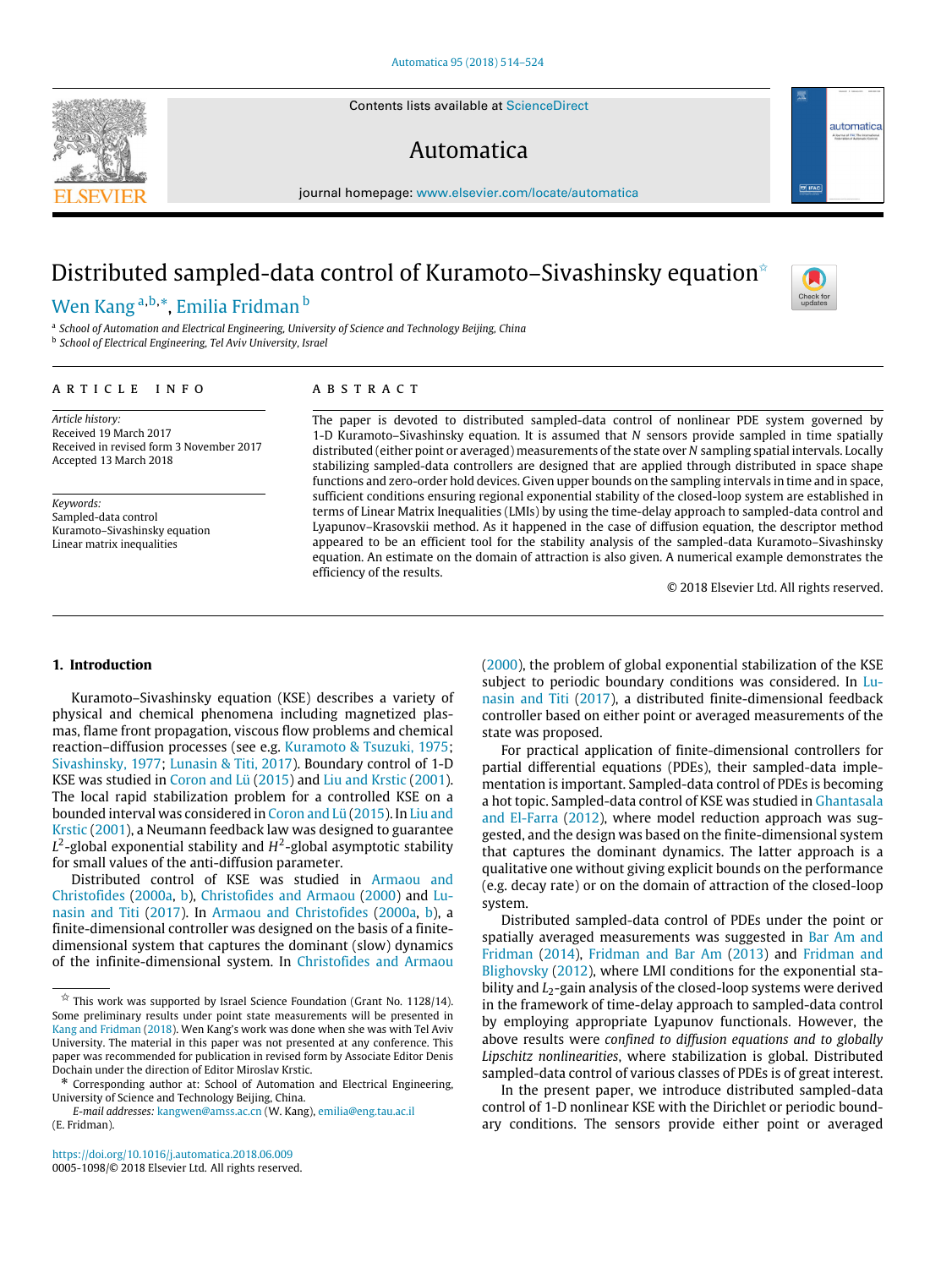discrete-time measurements of the state. The controllers enter KSE through distributed in space shape functions and the control signals are generated by zero-order hold devices. As for the diffusion equation, we exploit the time-delay approach to sampled-data control and the descriptor method for Lyapunov– Krasovskii-based delay-dependent stability analysis [\(Fridman,](#page-10-14) [2001,](#page-10-14) [2014;](#page-10-14) [Fridman](#page-10-15) [&](#page-10-15) [Orlov,](#page-10-15) [2009\)](#page-10-15). In terms of LMIs, we give regional exponential stability conditions for the sampled-data closed-loop system and find a bound on the domain of attraction (i.e. on the set of initial conditions, starting from which the solutions are exponentially converging). Under the corresponding continuous-time controllers, we derive LMI conditions for the global exponential stability. Some preliminary results under point state measurements will be presented in [Kang](#page-10-9) [and](#page-10-9) [Fridman](#page-10-9) [\(2018\)](#page-10-9).

The paper is organized as follows. Problem formulation is given in Section [2.](#page-1-0) In Sections [3](#page-1-1) and [4,](#page-3-0) continuous in time and sampleddata controllers under the point or averaged state measurements are constructed to stabilize the system. Section [5](#page-7-0) contains a numerical example to illustrate the efficiency of the main results. Finally, some concluding remarks are presented in Section [6](#page-7-1) and some proofs are given in the [Appendix.](#page-8-0)

**Notation.** *L* 2 (0, *L*) stands for the Hilbert space of square integrable scalar functions *u*(*x*) on (0, *L*) with the corresponding norm  $||u||_{L^2} = \left[\int_0^L u^2(x)dx\right]^{\frac{1}{2}}$ . The Sobolev space  $H^k(0,L)$  is defined as

 $H^k(0, L) = \{u : D^\alpha u \in L^2(0, L), \ \forall \ 0 \leq |\alpha| \leq k\}$ with norm  $\|u\|_{H^k}=\left\{\sum_{0\leq|\alpha|\leq k}\lVert D^\alpha u\rVert_{L^2}^2\right\}^{\frac{1}{2}}.$  Moreover,  $H_0^k(0, L) = \{u \in H^k(0, L) : u(0) = Du(0) = \cdots \}$  $= D^{k-1}u(0) = 0, u(L) = Du(L) = \cdots = D^{k-1}u(L) = 0$ .

# <span id="page-1-0"></span>**2. Problem formulation and useful lemmas**

We consider 1-D Kuramoto–Sivashinsky equation

<span id="page-1-2"></span>
$$
u_t(x, t) + u_{xx}(x, t) + \nu u_{xxxx}(x, t) + u(x, t)u_x(x, t)
$$
  
= 
$$
\sum_{j=1}^{N} b_j(x)U_j(t), \ 0 < x < L, \ t \geq 0,
$$
 (2.1)

subject to Dirichlet

<span id="page-1-8"></span>
$$
u(0, t) = u(L, t) = 0, u_x(0, t) = u_x(L, t) = 0
$$
\n(2.2)

or to periodic

<span id="page-1-9"></span>
$$
\frac{\partial^m u}{\partial x^m}(0, t) = \frac{\partial^m u}{\partial x^m}(L, t), \quad m = 0, 1, 2, 3
$$
\n(2.3)

boundary conditions. Here  $\nu$  is a positive constant,  $u(x, t)$  is the state of KSE, and  $U_i(t) \in \mathbb{R}, j = 1, 2, \ldots, N$  are the control inputs. Dirichlet boundary conditions were considered in [Liu](#page-10-6) [and](#page-10-6) [Krstic](#page-10-6) [\(2001\)](#page-10-6), whereas the periodic ones were studied in [Armaou](#page-10-7) [and](#page-10-7) [Christofides](#page-10-7) [\(2000a,](#page-10-7) [b\)](#page-10-7) and [Lunasin](#page-10-4) [and](#page-10-4) [Titi](#page-10-4) [\(2017\)](#page-10-4). The open-loop system [\(2.1\)](#page-1-2) (subject to  $U_i(t) \equiv 0$ ) may become unstable if v is small enough. Thus, for  $L = 2\pi$  if  $\nu < 1$  the open-loop system is unstable (see the example below).

As in [Azouani](#page-10-16) [and](#page-10-16) [Titi](#page-10-16) [\(2014\)](#page-10-16), [Fridman](#page-10-12) [and](#page-10-12) [Bar Am](#page-10-12) [\(2013\)](#page-10-12), [Frid](#page-10-13)[man](#page-10-13) [and](#page-10-13) [Blighovsky](#page-10-13) [\(2012\)](#page-10-13) and [Lunasin](#page-10-4) [and](#page-10-4) [Titi](#page-10-4) [\(2017\)](#page-10-4), consider the points

$$
0=x_0 < x_1 < \cdots < x_N = L
$$

that divide [0, *L*] into *N* sampling intervals  $\Omega_j = [x_{j-1}, x_j]$ . Let

$$
0 = t_0 < t_1 < \cdots < t_k \cdots, \quad \lim_{k \to \infty} t_k = \infty
$$

be sampling time instants. The sampling intervals in time and in space may be variable but bounded,

$$
0 \le t_{k+1} - t_k \le h, \ 0 < x_j - x_{j-1} = \Delta_j \le \Delta,
$$

where *h* and ∆ are the corresponding upper bounds. The control inputs  $U_i(t)$  enter  $(2.1)$  through the shape functions

$$
\begin{cases} b_j(x) = 1, \ x \in \Omega_j, \\ b_j(x) = 0, \ x \notin \Omega_j, \ j = 1, \dots, N. \end{cases}
$$
\n(2.4)

Sensors provide either point

<span id="page-1-3"></span>
$$
y_{jk} = u(\bar{x}_j, t_k), \bar{x}_j = \frac{x_{j-1} + x_j}{2}, \quad j = 1, ..., N, k = 0, 1, 2 ...
$$
 (2.5)

or averaged

<span id="page-1-4"></span>
$$
y_{jk} = \frac{\int_{x_{j-1}}^{x_j} u(x, t_k) dx}{\Delta_j}, \ j = 1, \dots, N, \ k = 0, 1, 2 \dots
$$
 (2.6)

measurements of the state. Our main objective is to design for [\(2.1\)](#page-1-2) an exponentially stabilizing sampled-data controller that can be implemented by zero-order hold devices:

<span id="page-1-10"></span>
$$
U_j(t) = -\mu y_{jk}, \ j = 1, \ldots, N, \ t \in [t_k, t_{k+1}), \ k = 0, 1, \ldots, \quad (2.7)
$$

where  $\mu$  is a positive controller gain and  $y_{ik}$  is given by [\(2.5\)](#page-1-3) or [\(2.6\).](#page-1-4) We formulate next some useful lemmas.

<span id="page-1-7"></span>**Lemma 2.1** (*Poincaré Inequality [Payne](#page-10-17) [&](#page-10-17) [Weinberger,](#page-10-17) [1960](#page-10-17)*)**.** *Let*  $g \in H^1(0, L)$  *be a scalar function with*  $\int_0^L g(x) dx = 0$ *. Then* 

$$
\int_0^L g^2(x)dx \leq \frac{L^2}{\pi^2} \int_0^L \left[\frac{dg}{dx}(x)\right]^2 dx.
$$

<span id="page-1-6"></span>**Lemma 2.2** (*Wirtinger Inequality and its Generalization [Wang,](#page-10-18) [1994](#page-10-18)*)**.** *Let*  $g \in H_0^1(0, L)$ *. Then the following inequality holds:* 

$$
\int_0^L g^2(x)dx \leq \frac{L^2}{\pi^2} \int_0^L \left[\frac{dg}{dx}(x)\right]^2 dx.
$$

*Moreover, if*  $g \in H_0^2(0, L)$ *, then* 

$$
\int_0^L \left[ \frac{dg}{dx}(x) \right]^2 dx \leq \frac{L^2}{\pi^2} \int_0^L \left[ \frac{d^2g}{dx^2}(x) \right]^2 dx.
$$

**Lemma 2.3** (*Halanay's Inequality [Halanay,](#page-10-19) [1966](#page-10-19) or p.138 of [Fridman,](#page-10-20) [2014](#page-10-20)*). Let  $0 < \delta_1 < 2\delta$  and let  $V_1 : [t_0 - h, \infty) \to [0, \infty)$  be an *absolutely continuous function that satisfies*

$$
\dot{V}_1(t) \leq -2\delta V_1(t) + \delta_1 \sup_{-h \leq \theta \leq 0} V_1(t+\theta), \ t \geq t_0.
$$

*Then*

$$
V_1(t) \le e^{-2\alpha(t-t_0)} \sup_{-h \le \theta \le 0} V_1(t_0 + \theta), \ t \ge t_0,
$$

*where* α *is a unique positive solution of*

<span id="page-1-11"></span>
$$
\alpha = \delta - \frac{\delta_1}{2} e^{2\alpha h}.\tag{2.8}
$$

#### <span id="page-1-1"></span>**3. Continuous-time global stabilization**

We will start with continuous in time results, where global stabilization can be achieved. Here the stability analysis is similar to [Lunasin](#page-10-4) [and](#page-10-4) [Titi](#page-10-4) [\(2017\)](#page-10-4), but differently from [Lunasin](#page-10-4) [and](#page-10-4) [Titi](#page-10-4) [\(2017\)](#page-10-4) we give a bound on the decay rate. Sampled-data controllers under the point/averaged measurements leading to regional stability will be presented in Section [4.](#page-3-0)

<span id="page-1-5"></span> $1$  It should be noted that the first Wirtinger's inequality in [Lemma 2.2](#page-1-6) is the onedimensional Poincaré's inequality in [Lemma 2.1](#page-1-7) with optimal constant. This can be easily proved by the minimization principle of the *n*th eigenvalue.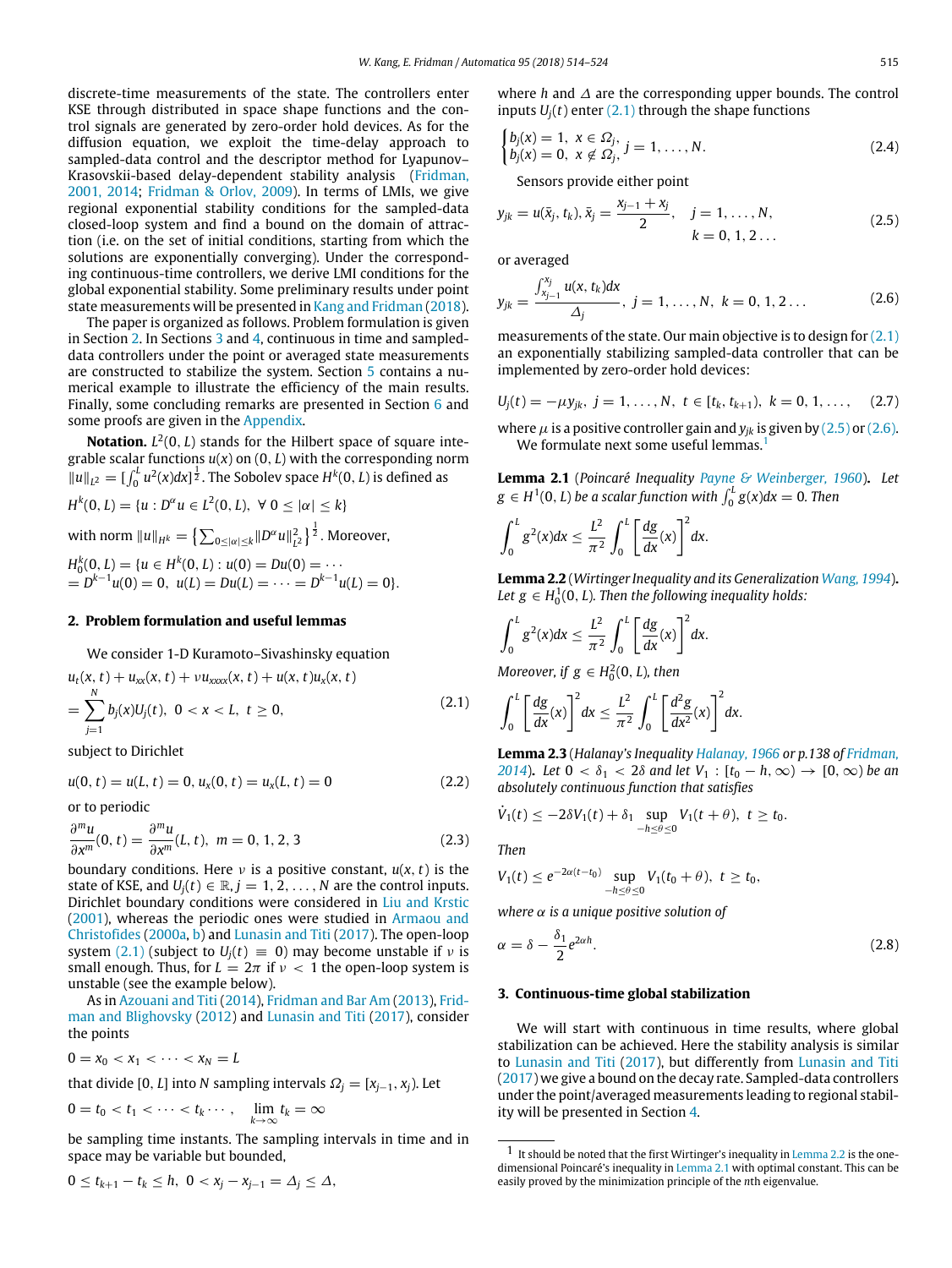In this section, we consider the stabilization of  $(2.1)$  with the Dirichlet or periodic boundary conditions under the continuoustime measurements

<span id="page-2-1"></span>
$$
y_j(t) = u(\bar{x}_j, t), \ \bar{x}_j = \frac{x_{j-1} + x_j}{2}, \ j = 1, ..., N,
$$
 (3.1)

$$
\quad \text{or} \quad
$$

<span id="page-2-2"></span>
$$
y_j(t) = \frac{\int_{x_{j-1}}^{x_j} u(x, t) dx}{\Delta_j}
$$
 (3.2)

via a continuous-time control law

<span id="page-2-0"></span>
$$
U_j(t) = -\mu y_j(t). \tag{3.3}
$$

The control law  $(3.3)$  can be presented as

 $U_i(t) = -\mu[u(x, t) - f_i(x, t)],$ 

where for  $(3.1)$ 

<span id="page-2-4"></span>
$$
f_j(x,t) = \int_{\bar{x}_j}^x u_{\xi}(\xi, t) d\xi, \qquad (3.4)
$$

and for  $(3.2)$ 

<span id="page-2-5"></span>
$$
f_j(x,t) = \frac{\int_{x_{j-1}}^{x_j} [u(x,t) - u(\zeta, t)] d\zeta}{\Delta_j}.
$$
\n(3.5)

Then the closed-loop system  $(2.1)$ ,  $(3.3)$  has a form

<span id="page-2-3"></span>
$$
u_t(x, t) + u_{xx}(x, t) + \nu u_{xxxx}(x, t) + u(x, t)u_x(x, t)
$$
  
= 
$$
-\sum_{j=1}^{N} \mu b_j(x)[u(x, t) - f_j(x, t)], \quad t \ge 0.
$$
 (3.6)

We aim to find  $\mu$  that enlarges  $\Delta$  (leading to smaller number of sensors).

## *3.1. Well-posedness and stability of [\(3.6\)](#page-2-3) subject to [\(2.2\)](#page-1-8)*

Let  $H = L^2(0, L)$  be a Hilbert space with the inner product  $\langle \cdot, \cdot \rangle$ and induced norm ∥ · ∥*<sup>L</sup>* <sup>2</sup> . We define an unbounded linear operator  $A: D(A) \subset H \rightarrow H$  as follows:

<span id="page-2-10"></span>
$$
\begin{cases} Af = -vf''', \ \forall f \in D(A), \\ D(A) = H^4(0, L) \cap H_0^2(0, L). \end{cases} \tag{3.7}
$$

It is well-known that *A* is a dissipative operator, and *A* generates an analytic semigroup  $T(t)$ .

The domain  $H_1 = D(A) = A^{-1}H$  forms another Hilbert space with the graph inner product  $\langle x, y \rangle_1 = \langle Ax, Ay \rangle$ ,  $\forall x, y \in H_1$ . The domain *D*(*A*) is dense in *H*.

Operator −*A* is positive implying that its square root (−*A*) 1 <sup>2</sup> is also positive. We define the Hilbert space:

$$
H_{\frac{1}{2}} = D((-A)^{\frac{1}{2}}) = H_0^2(0, L).
$$

The norm of  $H_{\frac{1}{2}}$  is endowed by the induced inner product:

$$
\langle f, g \rangle_{\frac{1}{2}} = \langle (-A)^{\frac{1}{2}} f, (-A)^{\frac{1}{2}} g \rangle \quad \forall f, g \in H_{\frac{1}{2}},
$$
  

$$
||f||_{H_{\frac{1}{2}}} = \nu^{\frac{1}{2}} \left[ \int_0^1 |f''(x)|^2 dx \right]^{\frac{1}{2}} \quad \forall f \in H_{\frac{1}{2}}.
$$
 (3.8)

Note that  $H_{\frac{1}{2}}$  norm is equivalent to the inherent norm  $\|\cdot\|_{H^2}$  of Sobolev space  $H^2(0,L)$ . We define the spaces  $H_{-\frac{1}{4}}$  and  $H_{-1}$  as the dual spaces of  $H_1$  and  $H_1$  respectively, with respect to the pivot space *H*. Therefore,  $H_{-\frac{1}{2}} = H^{-2}(0,L)$ . Then we have  $H_1 \subset H_{\frac{1}{2}} \subset$ *H* ⊂  $H_{-\frac{1}{2}}$  ⊂  $H_{-1}$ , densely and with continuous embedding. All relevant  $\stackrel{2}{\text{m}}$ aterial on fractional operator degrees can be found in [Tucsnak](#page-10-21) [and](#page-10-21) [Weiss](#page-10-21) [\(2009\)](#page-10-21) (see pp. 81–83).

The nonlinear term  $F : H^2(0,L) \rightarrow L^2(0,L)$  is defined on functions  $u(\cdot, t)$  according to

$$
F(u(\cdot, t)) = -u(x, t)u_x(x, t) - u_{xx}(x, t)
$$
  
- 
$$
\sum_{j=1}^N \mu b_j(x)[u(x, t) - f_j(x, t)], t \ge 0.
$$

With the operator *A* at hand, the system [\(3.6\)](#page-2-3) subject to [\(2.2\)](#page-1-8) can be written as an evolution equation:

<span id="page-2-9"></span>
$$
\begin{cases}\n\frac{d}{dt}u(\cdot, t) = Au(\cdot, t) + F(u(\cdot, t)),\\ \nu(\cdot, 0) = u_0(\cdot).\n\end{cases}
$$
\n(3.9)

Note that the nonlinear term *F* is locally Lipschitz continuous, that is, there exists a positive constant *l*(*K*) such that the following inequality

$$
||F(u_1) - F(u_2)||_{L^2} \leq l(K)||(u_1 - u_2)||_{H_0^2(0,L)}
$$

holds for *u*<sub>1</sub>, *u*<sub>2</sub> ∈ *H*<sub>0</sub><sup>2</sup>(0, *L*) with  $||u_1||_{H_0^2(0,L)}$  ≤ *K*,  $||u_2||_{H_0^2(0,L)}$  ≤ *K*. Thus, by Theorem 6.3.1 of [Pazy](#page-10-22) [\(1983\)](#page-10-22), we obtain that for any initial condition  $u_0 \in H_0^2(0, L)$ , there exists a unique local classical solution *u* ∈ *C*([0, *T*), *L*<sup>2</sup>(0, *L*)) ∩ *C*<sup>1</sup>((0, *T*), *L*<sup>2</sup>(0, *L*)) of [\(3.6\)](#page-2-3) subject to [\(2.2\),](#page-1-8) where  $T = T(u_0) > 0$ .

The following proposition provides conditions that guarantee the existence of solution of the closed-loop system  $(3.6)$  subject to  $(2.2)$  for all  $t \ge 0$  as well as the global stability of this system:

<span id="page-2-7"></span>**Proposition 3.1.** *Consider the closed-loop system* [\(3.6\)](#page-2-3) *subject to* [\(3.4\)](#page-2-4) *or* [\(3.5\)](#page-2-5) *under the Dirichlet boundary conditions* [\(2.2\)](#page-1-8)*. Given a scalar*  $\alpha > 0$  *and tuning parameter*  $\Delta > 0$ *, let there exist scalars*  $\mu > 0$ ,  $\lambda \geq 0$  and  $\lambda_1 > 0$  that satisfy the following LMI

<span id="page-2-6"></span>
$$
W = \begin{bmatrix} W_{11} & -1 - \frac{\lambda_1}{2} & \mu \\ * & -2\nu + \lambda & 0 \\ * & * & -\lambda_1 \frac{\pi^2}{\Delta^2} \end{bmatrix} < 0,
$$
 (3.10)

*where*

$$
W_{11} = -2\mu + 2\alpha - \lambda \frac{\pi^4}{L^4}.
$$
 (3.11)

*Then a unique classical solution of the Dirichlet boundary value problem* [\(3.6\)](#page-2-3)*,* [\(2.2\)](#page-1-8) *subject to* [\(3.4\)](#page-2-4) *or* [\(3.5\)](#page-2-5) *initialized by*  $u_0 \in H_0^2(0, L)$ *exists for all t*  $\geq$  0 *and the system is exponentially stable with a decay rate* α*, i.e. its classical solutions satisfy*

<span id="page-2-8"></span>
$$
\int_0^L u^2(x, t) dx \le e^{-2\alpha t} \int_0^L u^2(x, 0) dx, \ \forall t \ge 0.
$$
 (3.12)

*If the LMI* [\(3.10\)](#page-2-6) *is feasible with*  $\alpha = 0$ , *then the closed-loop system is exponentially stable with a small enough decay rate*  $\alpha_0 > 0$ . *Particularly, if*  $\frac{\Delta^2}{\pi^2}$  < *v* and  $\mu = \frac{2\pi^2}{\Delta^2}$  $\frac{2\pi^2}{\Delta^2}$ , then [\(3.10\)](#page-2-6) is feasible with  $\lambda = \alpha = 0$  and  $\lambda_1 = 2$ , meaning that the closed-loop system is *exponentially stable.*

# **Proof.** See [Appendix A.](#page-8-0) □

#### <span id="page-2-11"></span>*3.2. Extension to periodic boundary conditions*

The well-posedness under the periodic boundary conditions can be established similar to the case of Dirichlet boundary conditions. Here instead of  $H_0^2(0, L)$  we consider a Hilbert space  $H_{per}^2 =$  ${f}$  ∈ *H*<sup>2</sup>(0, *L*) :  $f^{(m)}(0) = f^{(m)}(L)$ , *m* = 0, 1} with respect to the *H*<sup>2</sup> norm. By arguments of [Proposition 3.1,](#page-2-7) where in [\(4.23\)](#page-5-0)  $\lambda = 0$ , because Wirtinger's inequality is not applicable here, we arrive at the following result: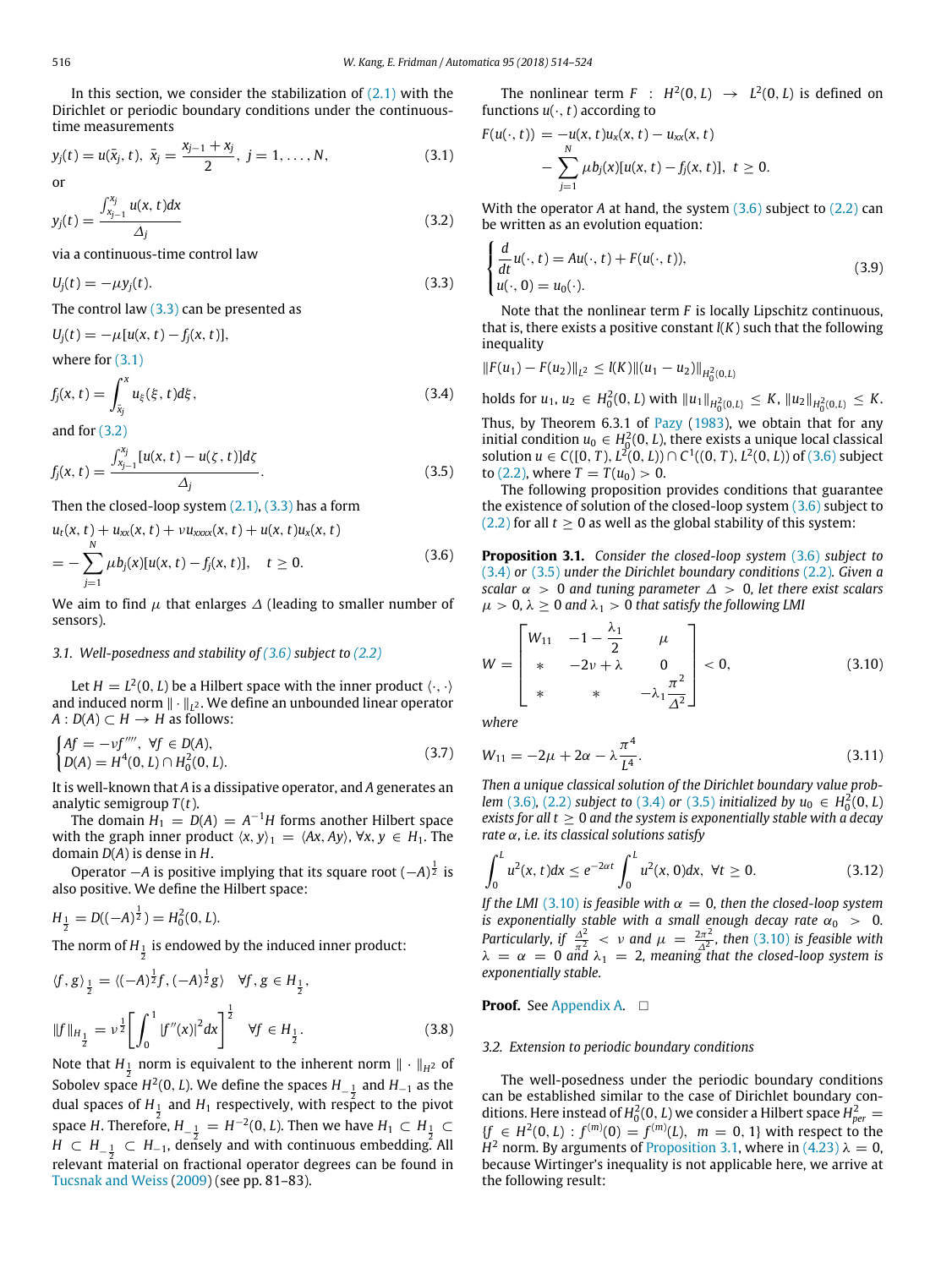If the LMI condition of [Proposition 3.1](#page-2-7) holds with  $\lambda = 0$ . then there exists a unique solution of the periodic boundary value problem [\(3.6\),](#page-2-3) [\(2.3\)](#page-1-9) subject to [\(3.4\)](#page-2-4) or [\(3.5\)](#page-2-5) initialized by  $u(\cdot, 0) \in$ *H*<sub>per</sub> in the sense that *u* ∈ *C*([0, ∞), *L*<sup>2</sup>(0, *L*))∩ *C*<sup>1</sup>((0, ∞), *L*<sup>2</sup>(0, *L*)). Moreover, the solution satisfies [\(3.12\)](#page-2-8) meaning that the closedloop system  $(3.6)$ ,  $(2.3)$  subject to  $(3.4)$  or  $(3.5)$  is exponentially stable with a decay rate  $\alpha$ .

**Remark 3.1.** In [Lunasin](#page-10-4) [and](#page-10-4) [Titi](#page-10-4) [\(2017\)](#page-10-4) stabilization of [\(2.1\)](#page-1-2) was studied subject to the periodic boundary conditions [\(2.3\)](#page-1-9) under the assumption  $\int_0^L u_0(x) dx = 0$  (that implies also  $\int_0^L u(x, t) dx = 0$ ). In this case Poincaré inequality allows to use [\(4.23\)](#page-5-0) with  $\lambda \geq 0$  as for the case of Dirichlet boundary conditions leading to LMI [\(3.10\)](#page-2-6) with  $\lambda \geq 0$ . The stability conditions of [\(3.6\)](#page-2-3) subject to [\(2.3\)](#page-1-9) were given in [Lunasin](#page-10-4) [and](#page-10-4) [Titi](#page-10-4) [\(2017\)](#page-10-4) as  $\mu > \frac{4}{\nu}$ ,  $\nu > \mu \frac{\Delta^4}{\pi^4}$  (cf. (15) in [Lunasin](#page-10-4) [&](#page-10-4) [Titi,](#page-10-4) [2017\)](#page-10-4). The LMI condition [\(3.10\)](#page-2-6) of [Proposition 3.1](#page-2-7) is less conservative (due to the use of  $\lambda_1 > 0$  and  $\lambda > 0$ instead of conservative use of Young inequality with a specific constant), and gives also a bound on the decay rate. The advantages of LMI condition [\(3.10\)](#page-2-6) are illustrated in the example below (see Section [5\)](#page-7-0).

#### <span id="page-3-0"></span>**4. Sampled-data regional stabilization**

#### *4.1. Sampled-data control under point measurements*

By selecting the controller  $(2.7)$  subject to  $(2.5)$ , we arrive at the closed-loop system

<span id="page-3-1"></span>
$$
u_t(x, t) + u_{xx}(x, t) + \nu u_{xxxx}(x, t) + u(x, t)u_x(x, t)
$$
  
= 
$$
-\mu \sum_{j=1}^N b_j(x)u(\bar{x}_j, t_k), t \in [t_k, t_{k+1}), k = 0, 1, ...
$$
 (4.1)

subject to [\(2.2\)](#page-1-8) or [\(2.3\).](#page-1-9)

#### *4.1.1. Well-posedness and stability of [\(4.1\)](#page-3-1) subject to [\(2.2\)](#page-1-8)*

We start with the well-posedness of the sampled-data closedloop system  $(4.1)$  under the Dirichlet boundary conditions  $(2.2)$ initialized with  $u_0(x) = u(x, 0)$ . We will use the step method for solution of time-delay systems [\(Bellman](#page-10-23) [&](#page-10-23) [Cooke,](#page-10-23) [1963;](#page-10-23) [Fridman,](#page-10-20) [2014\)](#page-10-20).

For  $t \in [t_0, t_1]$ , we consider the following equation:

<span id="page-3-2"></span>
$$
\begin{cases}\n u_t(x, t) + u_{xx}(x, t) + \nu u_{xxxx}(x, t) + u(x, t)u_x(x, t) \\
= -\mu \sum_{j=1}^{N} b_j(x)u(\bar{x}_j, t_0), \\
 u(0, t) = u(L, t) = u_x(0, t) = u_x(L, t) = 0.\n\end{cases}
$$
\n(4.2)

We can present the system  $(4.2)$  as an evolution equation  $(3.9)$  with A defined by [\(3.7\).](#page-2-10) Here the nonlinear term  $F:H^2(0,L)\to L^2(0,L)$ is defined on functions  $u(\cdot, t)$  according to

<span id="page-3-3"></span>
$$
F(u(\cdot, t)) = -u(x, t)u_x(x, t) - u_{xx}(x, t)
$$
  
- 
$$
\sum_{j=1}^{N} \mu b_j(x)u_0(\bar{x}_j), \ t \in [t_0, t_1).
$$
 (4.3)

A function *u* ∈ *C*([0, *T*]; *H*<sub>0</sub><sup>2</sup>(0, *L*)) ∩ *L*<sup>2</sup>([0, *T*]; *D*(*A*)) such that  $\dot{u} \in L^2([0, T]; L^2(0, L))$  is called a strong solution of  $(3.9)$  with the nonlinearity *F* given by [\(4.3\)](#page-3-3) if [\(3.9\)](#page-2-9) holds almost everywhere on  $[0, T]$ .

From [\(4.3\)](#page-3-3) it follows that the nonlinear term *F* is locally Lipschitz continuous. Thus, Theorem 3.3.3 of [Henry](#page-10-24) [\(1981\)](#page-10-24) is applicable to [\(3.9\).](#page-2-9) Given any initial condition  $u_0 \n\in H_0^2(0,L)$ , there exists a unique local strong solution *u*( $\cdot$ , *t*) ∈ *H*<sub>0</sub><sup>2</sup>(0, *L*) of (4,2) on some interval  $[0, T] \subset [0, t_1]$ , where  $T = T(u_0) > 0$ . From Theorem 6.23.5 of [Krasnoselskii,](#page-10-25) [Zabreiko,](#page-10-25) [Pustylii,](#page-10-25) [and](#page-10-25) [Sobolevskii](#page-10-25) [\(1976\)](#page-10-25), it follows that if this solution admits a priori estimate, then the solution exists on the entire interval  $[0, t<sub>1</sub>]$ . The a priori estimate on the solutions starting from the domain of attraction will be guaranteed by the stability conditions that we will provide (see [Theorem 4.1\)](#page-3-4).

For the stability analysis, we present  $(4.1)$  as

<span id="page-3-5"></span>
$$
u_t(x, t) + u_{xx}(x, t) + \nu u_{xxxx}(x, t) + u(x, t)u_x(x, t)
$$
  
=  $-\mu u(x, t_k) + \mu \sum_{j=1}^N b_j(x) \int_{\tilde{x}_j}^x u_{\xi}(\xi, t_k) d\xi,$  (4.4)  
 $t \in [t_k, t_{k+1}), k = 0, 1, ...$ 

We will use an input delay approach to sampled-data control [\(Fridman,](#page-10-26) [Seuret,](#page-10-26) [&](#page-10-26) [Richard,](#page-10-26) [2004;](#page-10-26) [Mikheev,](#page-10-27) [Sobolev,](#page-10-27) [&](#page-10-27) [Fridman,](#page-10-27) [1988\)](#page-10-27), where the sampling time  $t_k$  is presented as delayed time  $t - \tau(t)$  with  $\tau(t) = t - t_k$  for  $t \in [t_k, t_{k+1})$ .

In order to derive the stability conditions for  $(4.4)$  we employ the following Lyapunov–Krasovskii functional

<span id="page-3-6"></span>
$$
V_1(t) = p_1 \int_0^L u^2(x, t) dx + p_3 \nu \int_0^L u_{xx}^2(x, t) dx
$$
  
+  $r(t_{k+1} - t) \int_0^L \int_{t_k}^t e^{2\delta(s-t)} u_s^2(x, s) ds dx$ ,  
 $t \in [t_k, t_{k+1}), \ p_1 > 0, \ p_3 > 0, \ r > 0.$  (4.5)

Here  $p_1$  and  $p_3$ -terms are extensions of the corresponding terms of [Fridman](#page-10-13) [and](#page-10-13) [Blighovsky](#page-10-13) [\(2012\)](#page-10-13) to KSE, whereas *r*-term treats sampled-data control as introduced in [Fridman](#page-10-28) [\(2010\)](#page-10-28), and  $\delta > 0$ stands for the decay rate. In the time-derivative of *r*-term we have a positive term  $r(t_{k+1} - t) \int_0^L u_t^2(x, t) dx$  (see [\(4.13\)\)](#page-4-0). To compensate such a term in  $\dot{V}_1$ , we choose the  $p_3$ -term that guarantees convergence in  $H^2$ -norm ([and](#page-10-13) not in  $H^1$ -norm like in [Fridman](#page-10-13) and [Blighovsky](#page-10-13) [\(2012\)](#page-10-13) for the case of diffusion–reaction equation).

For convenience we define

$$
||u(\cdot,t)||_V^2 = p_1 \int_0^L u^2(x,t)dx + p_3 \nu \int_0^L u_{xx}^2(x,t)dx,
$$
 (4.6)

where  $p_1$  and  $p_3$  are positive constants, and  $u(\cdot, t) \in H_0^2(0, L)$ . The choice of such norm is motivated by the Lyapunov–Krasovskii functional [\(4.5\).](#page-3-6) By using Lyapunov–Krasovskii functional [\(4.5\),](#page-3-6) in [Theorem 4.1](#page-3-4) we provide LMI conditions for regional exponential stability of  $(4.1)$  and for a bound on the domain of attraction.

**Remark 4.1.** To find a bound on the domain of attraction for system [\(4.4\)](#page-3-5) subject to [\(2.2\),](#page-1-8) we use positive invariance principle in [Theorem 4.1:](#page-3-4) we derive stability conditions in terms of matrix inequalities that guarantee  $V_1(t) \leq V_1(0)$  for all  $t \geq 0$ . These matrix inequalities ( $\Theta_1 < 0$  and  $\Theta_2 < 0$  with  $\Theta_1$  and  $\Theta_2$  defined by [\(4.10\)](#page-4-1) and  $(4.11)$  are affine in  $u_x(x, t)$ . Our objective is to guarantee that  $\max_{x \in [0, L]} |u_x(x, t)|^2$  <  $C^2$  for all  $t \ge 0$ . This allows to verify the matrix inequalities in the vertices  $u_x = \pm C$  (see [\(4.8\)\)](#page-3-7). Therefore, if the initial condition satisfies  $||u_0||_V < \sqrt{\frac{p_3 v}{L}}C$ , then from the Sobolev inequality we obtain the desired bound on  $u_x$ :

<span id="page-3-8"></span>
$$
\max_{x \in [0,1]} |u_x(x,t)|^2 \le L \|u_{xx}(\cdot,t)\|_{L^2}^2 \le \frac{L}{p_3\nu} V_1(t)
$$
  

$$
\le \frac{L}{p_3\nu} V_1(0) = \frac{L}{p_3\nu} \|u_0\|_{V}^2 < C^2.
$$
 (4.7)

Now we are in a position to formulate our first main result:

<span id="page-3-4"></span>**Theorem 4.1.** *Consider the closed-loop system* [\(4.4\)](#page-3-5) *under the Dirichlet boundary conditions* [\(2.2\)](#page-1-8)*. Given positive scalars C, R, h,* µ*,* ∆ *and* δ<sup>1</sup> < 2δ*, let there exist scalars r* > 0*,* λ ≥ 0*, p<sup>i</sup>* > 0 *(i=1,2,3) that satisfy the LMIs:*

<span id="page-3-7"></span>
$$
\Theta_{i}|_{u_x = C} < 0, \ \Theta_{i}|_{u_x = -C} < 0, \ i = 1, 2,\tag{4.8}
$$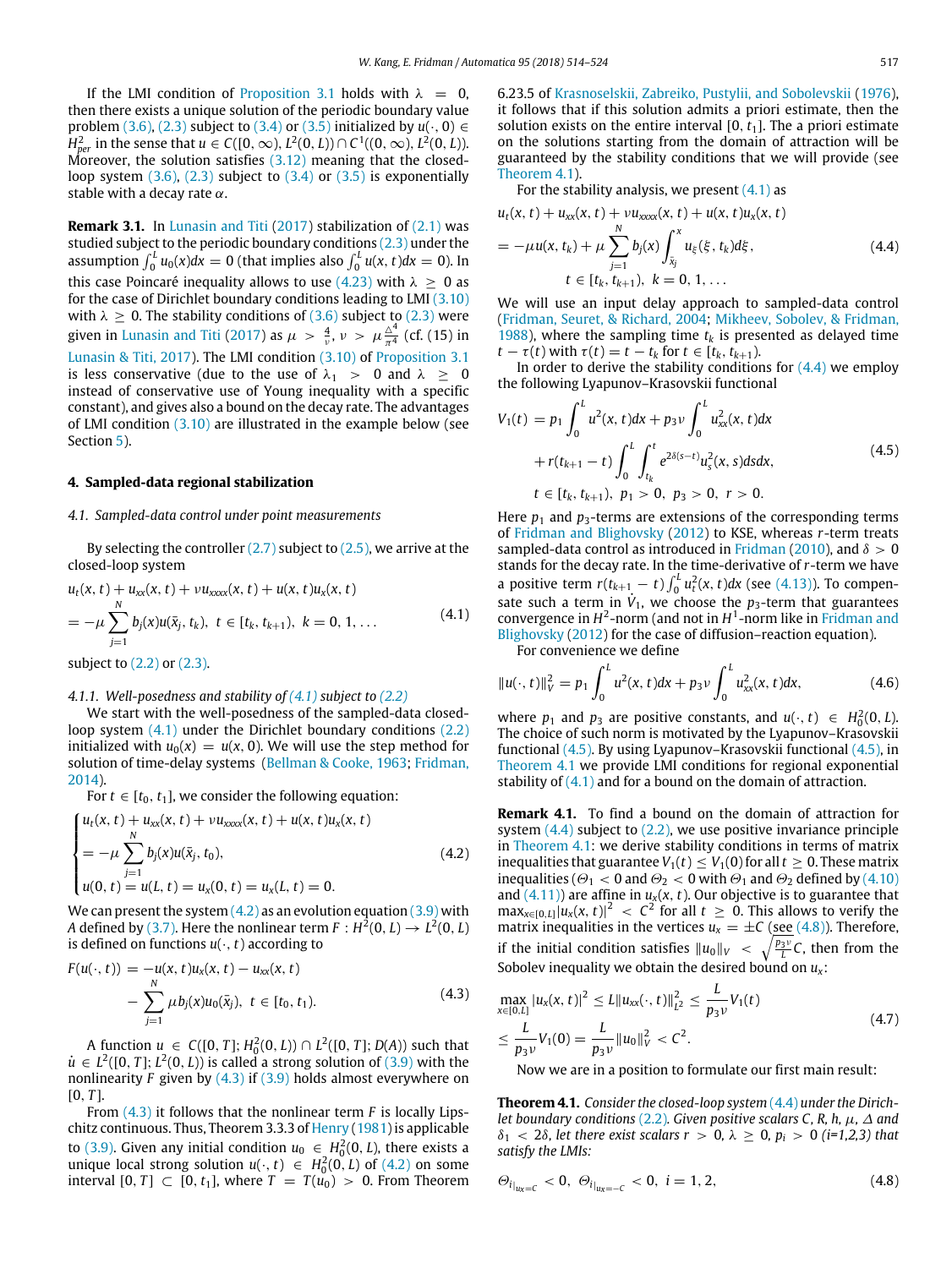<span id="page-4-3"></span>and  
\n
$$
\bar{\Theta} = \begin{bmatrix} -\delta_1 p_1 & \frac{\mu}{2} \frac{\Delta}{\pi} R^{-1} (p_2 + p_3) \\ * & -\delta_1 p_3 v \end{bmatrix} < 0,
$$
\n(4.9)

*where*

<span id="page-4-1"></span>
$$
\Theta_1 = \begin{bmatrix} \theta_{11} & \theta_{12} & \theta_{13} \\ * & rh - 2p_3 + \frac{\Delta}{\pi} \mu R p_3 & \theta_{23} \\ * & * & \theta_{33} \end{bmatrix},
$$
(4.10)

<span id="page-4-2"></span>
$$
\Theta_2 = \begin{bmatrix} \theta_{11} & \theta_{12} & \theta_{13} & \mu p_2 h \\ * & -2p_3 + \frac{\Delta}{\pi} \mu R p_3 & \theta_{23} & \mu p_3 h \\ * & * & \theta_{33} & 0 \\ * & * & * & -re^{-2\delta h} h \end{bmatrix}, \quad (4.11)
$$

$$
\theta_{11} = 2\delta p_1 + \frac{\Delta}{\pi} \mu R p_2 - 2\mu p_2 - \lambda \frac{\pi^4}{L^4},
$$
  
\n
$$
\theta_{12} = p_1 - p_2 - \mu p_3 - p_3 u_x,
$$
  
\n
$$
\theta_{13} = -p_2, \ \theta_{23} = -p_3, \ \theta_{33} = 2\delta p_3 v - 2p_2 v + \lambda.
$$

*Then for any initial function u(* $\cdot$ *, 0)*  $\in$   $H^2_0(0,L)$  *subject to*  $\|u(\cdot,0)\|_V$   $<$ *Phonon any minimipalities at*  $(0, 0) \subset R_0(\mathbf{C}, \mathbf{L})$  *subject* to  $\|\mathbf{a}\|$ ,  $\langle 0, \mathbf{b}\rangle\|$ <br> $\sqrt{\frac{p_3}{L}}C$ , a unique strong solution of  $(4.4)$ ,  $(2.2)$  exists and satisfies

<span id="page-4-11"></span>
$$
p_1 \int_0^L u^2(x, t) dx + p_3 \nu \int_0^L u_{xx}^2(x, t) dx
$$
  
\n
$$
\le e^{-2\alpha t} \left[ p_1 \int_0^L u^2(x, 0) dx + p_3 \nu \int_0^L u_{xx}^2(x, 0) dx \right]
$$
\n(4.12)

*for all t* > 0, where  $\alpha$  *is a unique positive solution of* [\(2.8\)](#page-1-11). Fur*thermore, if the strong inequalities* [\(4.8\)](#page-3-7) *and* [\(4.9\)](#page-4-3) *are feasible with*  $\delta = \frac{\delta_1}{2} > 0$ , then the strong solutions of [\(4.4\)](#page-3-5), [\(2.2\)](#page-1-8) *initialized with*  $u(\cdot,0)\,\in\, H^2_0(0,L)$  subject to  $\|u(\cdot,0)\|_V\,<\,\sqrt{\frac{p_3v}{L}}\textsf{C}$  are exponentially *converging with a small enough decay rate.*

**Proof.** Step 1: It has been shown that a unique local strong solution of [\(4.2\)](#page-3-2) exists on some interval  $[0, T] \subset [0, t_1]$ . From Theorem 6.23.5 of [Krasnoselskii](#page-10-25) [et](#page-10-25) [al.](#page-10-25) [\(1976\)](#page-10-25), it follows that if this solution admits a priori estimate, then the solution exists on the entire interval  $[0, t<sub>1</sub>]$ . We will prove in Step 3 that if the LMIs  $(4.8)$ ,  $(4.9)$  $\sqrt{\frac{p_3\nu}{L}}C$  admits a priori bound. The latter guarantees the existence are feasible, then the solution of [\(4.2\)](#page-3-2) starting from  $||u(\cdot, 0)||_V$  < of the strong solution of  $(4.2)$  on the entire interval  $[0, t<sub>1</sub>]$ . Then, by applying the same arguments step-by-step for  $[t_k, t_{k+1}]$ ,  $k =$ 1, 2, ... we conclude that the strong solution exists for all  $t \geq 0$ .

Step 2. Assume formally that strong solutions of  $(4.4)$  subject to  $(2.2)$  starting from  $\|u_0\|_V<\sqrt{\frac{p_3v}{L}}$ C exist for all  $t\geq 0.$  Differentiating  $V_1$  along  $(4.4)$  subject to  $(2.2)$ , we have

<span id="page-4-0"></span>
$$
\dot{V}_1(t) + 2\delta V_1(t) = 2p_1 \int_0^L u(x, t)u_t(x, t)dx \n+ 2p_3 v \int_0^L u_{xx}(x, t)u_{xxt}(x, t)dx + 2\delta p_1 \int_0^L u^2(x, t)dx \n+ 2\delta p_3 v \int_0^L u_{xx}^2(x, t)dx - r \int_0^L \int_{t_k}^t e^{2\delta(s-t)} u_s^2(x, s)dsdx \n+ r(t_{k+1} - t) \int_0^L u_t^2(x, t)dx,
$$
\n(4.13)

where *t* ∈  $[t_k, t_{k+1})$ . Denote

$$
\rho(x,t) \triangleq \frac{1}{t-t_k} \int_{t_k}^t u_s(x,s)ds. \tag{4.14}
$$

Here we understand  $\lim_{t \to t_k^+} \rho(x, t) = u_t(x, t_k)$  and obtain

<span id="page-4-5"></span>
$$
u(x, t) = u(x, t_k) + (t - t_k)\rho(x, t).
$$
 (4.15)

Jensen's inequality [\(Gu,](#page-10-29) [Kharitonov,](#page-10-29) [&](#page-10-29) [Chen,](#page-10-29) [2003\)](#page-10-29) yields

<span id="page-4-6"></span>
$$
-r \int_{0}^{L} \int_{t_{k}}^{t} e^{2\delta(s-t)} u_{s}^{2}(x, s) ds dx
$$
  
\n
$$
\leq -re^{-2\delta h} \int_{0}^{L} \frac{1}{t - t_{k}} \left[ \int_{t_{k}}^{t} u_{s}(x, s) ds \right]^{2} dx
$$
  
\n
$$
= -re^{-2\delta h} (t - t_{k}) \int_{0}^{L} \rho^{2}(x, t) dx.
$$
\n(4.16)

We apply the descriptor method [\(Fridman,](#page-10-14) [2001,](#page-10-14) [2014;](#page-10-14) [Fridman](#page-10-15) [&](#page-10-15) [Orlov,](#page-10-15) [2009\)](#page-10-15) by adding to  $\dot{V}_1 + 2\delta V_1$  the left-hand sides of the following equations:

<span id="page-4-4"></span>
$$
2\int_{0}^{L} [p_{2}u(x, t) + p_{3}u_{t}(x, t)][-u_{t}(x, t) - u_{xx}(x, t) -\nu u_{xxx}(x, t) -\nu u_{xxxx}(x, t) -u(x, t)u_{x}(x, t) -\mu u(x, t_{k})]dx
$$
\n
$$
+2\mu \sum_{j=1}^{N} \int_{x_{j-1}}^{x_{j}} [p_{2}u(x, t) + p_{3}u_{t}(x, t)] \int_{\bar{x}_{j}}^{x} u_{\xi}(\xi, t_{k}) d\xi dx = 0,
$$
\n(4.17)

where  $p_2 > 0$  is some scalar. This avoids substitution of  $u_t$  from [\(4.4\)](#page-3-5) into the right-hand side of [\(4.13\).](#page-4-0) Integration by parts and substitution of the Dirichlet boundary conditions [\(2.2\)](#page-1-8) lead to

<span id="page-4-7"></span>
$$
-2p_2 \int_0^L u(x,t)[u(x,t)u_x(x,t)]dx = 0,
$$
\n(4.18)

<span id="page-4-8"></span>
$$
-2p_2 \int_0^L u(x,t)[\nu u_{xxxx}(x,t)]dx = -2p_2 \nu \int_0^L u_{xx}^2(x,t)dx, \qquad (4.19)
$$

and

<span id="page-4-9"></span>
$$
-2p_3 \int_0^L u_t(x, t)[v u_{xxxx}(x, t)] dx
$$
  
=  $-2p_3 v \int_0^L u_{xx}(x, t) u_{xxt}(x, t) dx.$  (4.20)

By adding to  $\dot{V}_1 + 2\delta V_1$  the equality [\(4.17\),](#page-4-4) and using [\(4.15\),](#page-4-5) [\(4.16\),](#page-4-6) [\(4.18\),](#page-4-7) [\(4.19\),](#page-4-8) [\(4.20\),](#page-4-9) we obtain

<span id="page-4-10"></span>
$$
\dot{V}_1(t) + 2\delta V_1(t)
$$
\n
$$
= 2p_1 \int_0^L u(x, t)u_t(x, t)dx - 2p_2 v \int_0^L u_{xx}^2(x, t)dx
$$
\n
$$
+ 2\delta p_1 \int_0^L u^2(x, t)dx + 2\delta p_3 v \int_0^L u_{xx}^2(x, t)dx
$$
\n
$$
- re^{-2\delta h}(t - t_k) \int_0^L \rho^2(x, t)dx
$$
\n
$$
+ r(t_{k+1} - t) \int_0^L u_t^2(x, t)dx
$$
\n
$$
+ 2 \int_0^L [p_2u(x, t) + p_3u_t(x, t)][-u_t(x, t) - u_{xx}(x, t)] - \mu u(x, t) + \mu(t - t_k)\rho(x, t)]dx
$$
\n
$$
- 2p_3 \int_0^L u_t(x, t)u(x, t)u_x(x, t)dx
$$
\n
$$
+ 2\mu \sum_{j=1}^N \int_{x_{j-1}}^{x_j} [p_2u(x, t) + p_3u_t(x, t)] \int_{\bar{x}_j}^x u_{\xi}(\xi, t_k) d\xi dx.
$$
\n(4.21)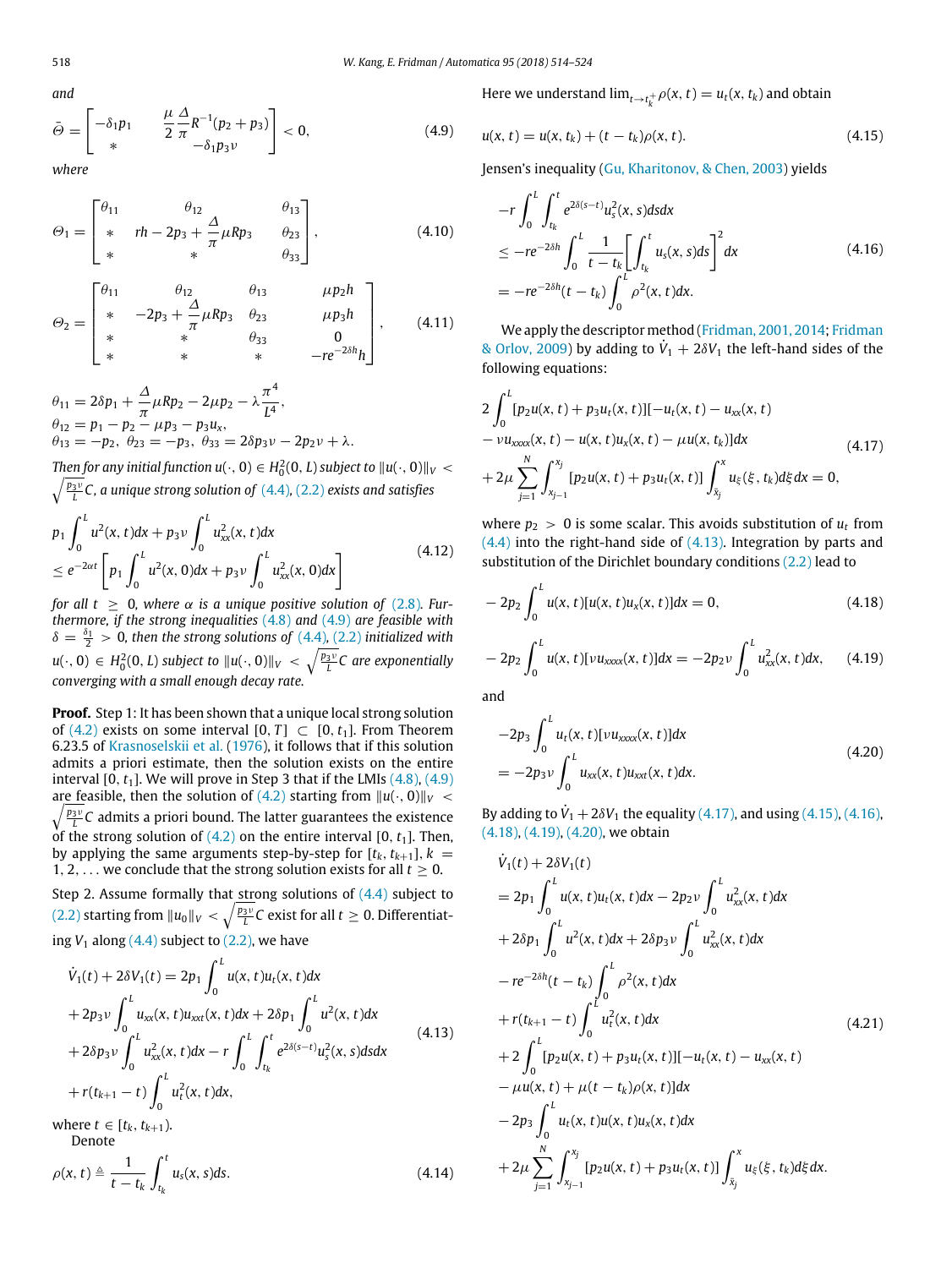From Young's and Wirtinger's inequalities, we have

<span id="page-5-1"></span>
$$
2\mu \sum_{j=1}^{N} \int_{x_{j-1}}^{x_j} [p_2 u(x, t) + p_3 u_t(x, t)] \int_{\bar{x}_j}^{x} u_{\xi}(\xi, t_k) d\xi dx
$$
  
\n
$$
\leq \mu \bar{R} \int_0^L [p_2 u^2(x, t) + p_3 u_t^2(x, t)] dx
$$
  
\n
$$
+ \mu \bar{R}^{-1} (p_2 + p_3) \frac{\Delta^2}{\pi^2} \int_0^L u_x^2(x, t_k) dx, \ \forall \bar{R} > 0.
$$
\n(4.22)

From [Lemma 2.2,](#page-1-6) the Wirtinger inequality implies

<span id="page-5-0"></span>
$$
\lambda \int_0^L \left[ u_{xx}^2(x,t) - \left( \frac{\pi^2}{L^2} \right)^2 u^2(x,t) \right] dx \ge 0, \tag{4.23}
$$

where  $\lambda > 0$ .

Substituting  $(4.22)$  into the right-hand side of  $(4.21)$ , adding  $(4.23)$  to  $\dot{V}_1 + 2\delta V_1$ , using Halanay's inequality and employing the inequality

$$
||u_x(\cdot,t_k)||_{L^2}^2 \leq ||u(\cdot,t_k)||_{L^2} ||u_{xx}(\cdot,t_k)||_{L^2},
$$

we obtain

<span id="page-5-2"></span>
$$
\dot{V}_{1}(t) + 2\delta V_{1}(t) - \delta_{1} \sup_{\theta \in [-h,0]} V_{1}(t + \theta)
$$
\n
$$
\leq \dot{V}_{1}(t) + 2\delta V_{1}(t) - \delta_{1}V_{1}(t_{k})
$$
\n
$$
\leq (2p_{1} - 2p_{2} - 2\mu p_{3}) \int_{0}^{L} u(x, t)u_{t}(x, t)dx
$$
\n
$$
+ (2\delta p_{3}v - 2p_{2}v + \lambda) \int_{0}^{L} u_{xx}^{2}(x, t)dx
$$
\n
$$
- 2 \int_{0}^{L} [p_{2}u(x, t) + p_{3}u_{t}(x, t)]u_{xx}(x, t)dx
$$
\n
$$
+ \left[ 2\delta p_{1} + \mu \bar{R}p_{2} - 2\mu p_{2} - \lambda \frac{\pi^{4}}{L^{4}} \right] \int_{0}^{L} u^{2}(x, t)dx
$$
\n
$$
+ \left[ r(t_{k+1} - t) - 2p_{3} + \mu \bar{R}p_{3} \right] \int_{0}^{L} u_{t}^{2}(x, t)dx
$$
\n
$$
- 2p_{3} \int_{0}^{L} u_{t}(x, t)u(x, t)u_{x}(x, t)dx
$$
\n
$$
- re^{-2\delta h}(t - t_{k}) \int_{0}^{L} \rho^{2}(x, t)dx
$$
\n
$$
+ \mu(p_{2} + p_{3}) \frac{\Delta^{2}}{\pi^{2}} \bar{R}^{-1} ||u(\cdot, t_{k})||_{L^{2}} ||u_{xx}(\cdot, t_{k})||_{L^{2}}
$$
\n
$$
+ 2\mu \int_{0}^{L} [p_{2}u(x, t) + p_{3}u_{t}(x, t)][(t - t_{k})\rho(x, t)]dx
$$
\n
$$
- \delta_{1}p_{1} \int_{0}^{L} u^{2}(x, t_{k})dx - \delta_{1}p_{3}v \int_{0}^{L} u_{xx}^{2}(x, t_{k})dx.
$$

Set

$$
\eta = \text{col}\{u(x, t), u_t(x, t), u_{xx}(x, t), \rho(x, t)\}, \n\eta_0 = \text{col}\{u(x, t), u_t(x, t), u_{xx}(x, t)\}, \n\bar{\eta} = \text{col}\{\|u(\cdot, t_k)\|_{L^2}, \|u_{xx}(\cdot, t_k)\|_{L^2}\},
$$
\n(4.25)

and choose  $R = \frac{\pi}{\Delta} \bar{R}$ . Since  $0 \le t_{k+1} - t_k \le h$ , from [\(4.24\)](#page-5-2) it follows that

<span id="page-5-4"></span>
$$
\dot{V}_1(t) + 2\delta V_1(t) - \delta_1 \sup_{\theta \in [-h,0]} V_1(t + \theta)
$$
\n
$$
\leq \int_0^L \frac{h - t + t_k}{h} \eta_0^T \Theta_1 \eta_0 + \frac{t - t_k}{h} \eta^T \Theta_2 \eta + \bar{\eta}^T \bar{\Theta} \bar{\eta} dx, \qquad (4.26)
$$
\n
$$
\forall t \in [t_k, t_{k+1}),
$$

where  $\Theta$ ,  $\Theta_1$  and  $\Theta_2$  are given by [\(4.9\),](#page-4-3) [\(4.10\),](#page-4-1) [\(4.11\)](#page-4-2) respectively.

We first assume that

<span id="page-5-3"></span>
$$
\max_{x \in [0, L]} |u_x(x, t)| < C, \ \forall t \ge 0. \tag{4.27}
$$

Under the assumption [\(4.27\),](#page-5-3) from [\(4.26\)](#page-5-4) we obtain

<span id="page-5-5"></span>
$$
\dot{V}_1(t) + 2\delta V_1(t) - \delta_1 \sup_{\theta \in [-h,0]} V_1(t + \theta) \le 0
$$
\n(4.28)

if  $\Theta_1 < 0$ ,  $\Theta_2 < 0$ ,  $\overline{\Theta} < 0$  hold for all  $u_x \in (-C, C)$ .

Matrices  $\Theta_1$  and  $\Theta_2$  given by [\(4.10\),](#page-4-1) [\(4.11\)](#page-4-2) are affine in  $u_x$ . Hence,  $\Theta_1 < 0$  and  $\Theta_2 < 0$  for all  $u_x \in (-C, C)$  if these inequalities hold in the vertices  $u_x = \pm C$  hold, i.e. if LMIs [\(4.8\)](#page-3-7) are feasible.

We prove next that  $(4.27)$  holds. From  $(4.7)$  it follows that it is sufficient to show that  $V_1(t) < \frac{p_3 v}{L} C^2$ . The initial condition  $V_1(0)$  =  $||u_0||_V^2 < \frac{p_3v}{L}C^2$  implies  $\max_{x \in [0,L]} |u_x(x,0)|^2 < C^2$ . Let *t*<sup>\*</sup> ∈ (0, ∞) be the smallest time instance such that  $V_1(t^*) \ge \frac{p_3 v}{L} C^2$ . Since  $V_1$  is continuous in time, we have  $V_1(t^*) = \frac{p_3v}{L}C^2$  and  $V_1(t) < \frac{p_3v}{L}C^2$  for *t* ∈ [0, *t*<sup>\*</sup>). Together with [\(4.7\)](#page-3-8) this implies max<sub>*x*∈[0,*L*]</sub> $|u_x(x, t)|^2$  <  $C^2$  for  $t \in [0, t^*)$  and, therefore, the feasibility of  $(4.8)$  and  $(4.9)$ guarantees that [\(4.28\)](#page-5-5) is true for  $t \in [0, t^*$ ). Hence,  $V_1(t) \le$  $e^{-2\alpha t}V_1(0) < \frac{p_3v}{L}C^2$  holds for  $t \in [0, t^*]$ , which contradicts to the definition of  $t^*$ . Thus, for all  $t \geq 0$ ,

$$
||u_0||_V < \sqrt{\frac{p_3v}{L}}C \Rightarrow (4.27) \Rightarrow (4.12).
$$

Step 3: Now we continue to prove the well-posedness. When  $k = 0$ , we obtain that if the LMIs conditions  $(4.8)$  and  $(4.9)$  are satisfied, then any strong solution of  $(4.2)$  initialized with  $u_0 \in$  $H_0^2(0,L)$  subject to  $\|u_0\|_V<\sqrt{\frac{p_3\nu}{L}}C$  admits a priori estimate

<span id="page-5-7"></span>
$$
V_1(t) \le e^{-2\alpha t} V_1(0), \tag{4.29}
$$

where  $\alpha$  is the solution of [\(2.8\).](#page-1-11) The latter bound guarantees the existence of these strong solutions for all  $t \in [0, t_1]$ . Then, by step method, the strong solution exists for all  $t \geq 0$ . Furthermore, Halanay's inequality implies  $(4.12)$  for all  $t \ge 0$ .

Note that the feasibility of strong inequalities  $(4.8)$  and  $(4.9)$ with  $\delta = \frac{\delta_1}{2} > 0$  implies their feasibility with a slightly larger  $\bar{\delta} = \delta + \alpha_0 > 0$ , where  $\alpha_0 > 0$  is small. Therefore, if [\(4.8\)](#page-3-7) and [\(4.9\)](#page-4-3) hold with  $\delta = \frac{\delta_1}{2} > 0$ , then the system [\(4.4\),](#page-3-5) [\(2.2\)](#page-1-8) is regionally exponentially stable with a small decay rate.  $\square$ 

## *4.2. Sampled-data control under the averaged measurements*

Under the controller [\(2.7\)](#page-1-10) subject to [\(2.6\),](#page-1-4) the closed-loop system of  $(2.1)$  becomes:

<span id="page-5-6"></span>
$$
u_t(x, t) + u_{xx}(x, t) + \nu u_{xxx}(x, t) + u(x, t)u_x(x, t)
$$
  
= 
$$
-\mu \sum_{j=1}^N \left[ b_j(x) \frac{\int_{x_{j-1}}^{x_j} u(x, t_k) dx}{\Delta_j} \right],
$$
  

$$
t \in [t_k, t_{k+1}), k = 0, 1, ...
$$
 (4.30)

subject to the Dirichlet or periodic boundary conditions.

For  $j = 1, \ldots, N$ ,  $k = 0, 1, \ldots$  we consider the quantities

$$
f_j(x, t) = u(x, t) - \frac{\int_{x_{j-1}}^{x_j} u(\zeta, t) d\zeta}{\Delta_j},
$$
  

$$
k_j(t) = \frac{1}{t - t_k} \frac{\int_{x_{j-1}}^{x_j} \int_{t_k}^{t} u_{\xi}(x, \xi) d\xi dx}{\Delta_j},
$$

where by  $k_{j}|_{t=t_k}$  we understand the following:

$$
\lim_{t\to t_k^+}k_j(t)=\frac{\int_{x_{j-1}}^{x_j}u_t(x,t_k)dx}{\Delta_j}.
$$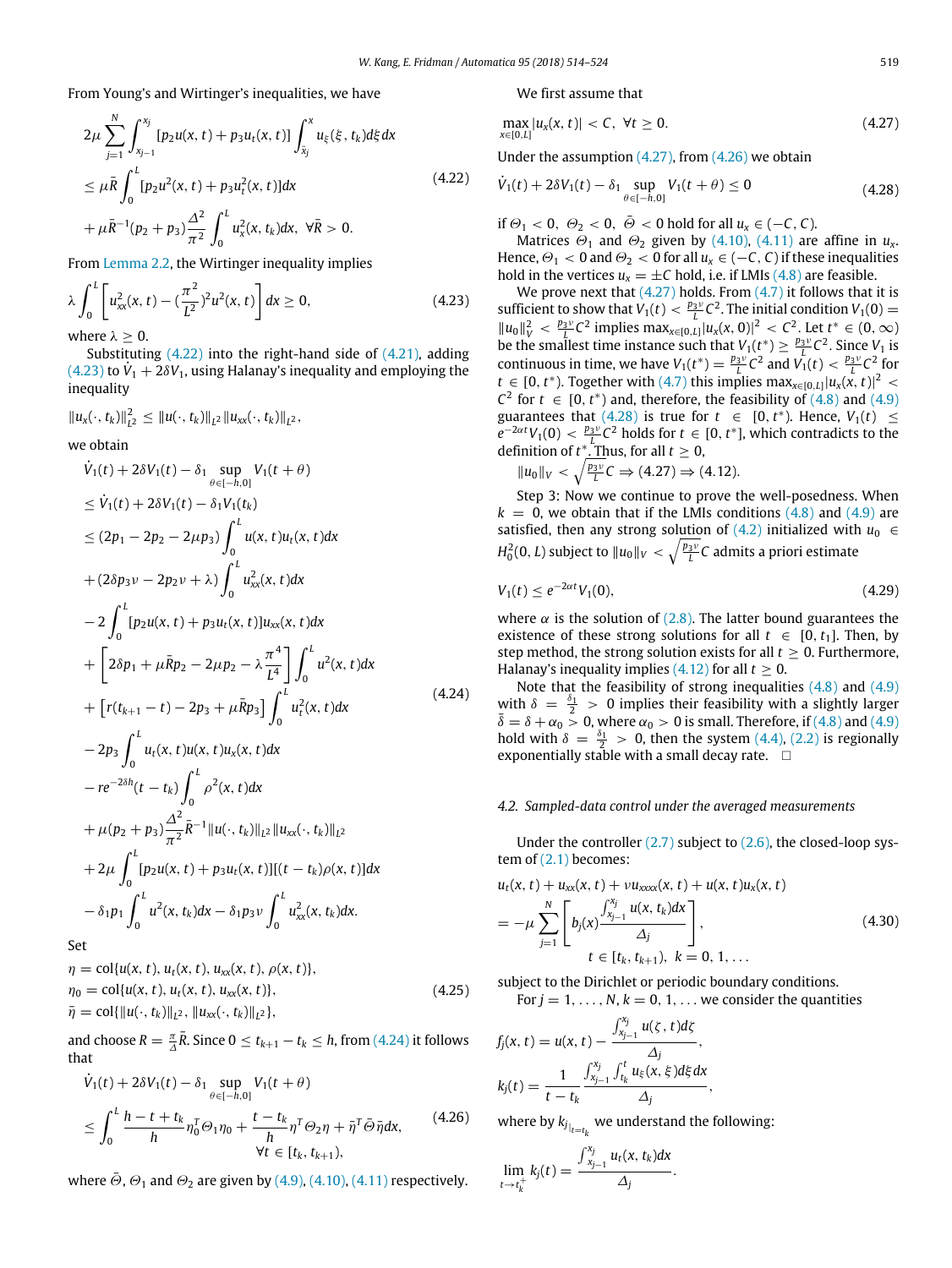Similar to [Bar Am](#page-10-11) [and](#page-10-11) [Fridman](#page-10-11) [\(2014\)](#page-10-11), we use the following presentation of  $U_i(t)$ :

<span id="page-6-6"></span>
$$
U_j(t) = -\mu[u(x, t) - f_j(x, t) - (t - t_k)k_j(t)].
$$
\n(4.31)

<span id="page-6-1"></span>**Theorem 4.2.** *Consider the closed-loop system* [\(4.30\)](#page-5-6) *under the Dirichlet boundary conditions* [\(2.2\)](#page-1-8)*. Given positive scalars C, h,* µ*,* ∆ *and*  $\delta$ *, let there exist scalars*  $r > 0$ *,*  $\lambda \geq 0$ *,*  $\lambda_1 > 0$ *,*  $p_i > 0$  *(* $i = 1, 2, 3$ *) satisfy the linear matrix inequalities:*

<span id="page-6-0"></span>
$$
\Phi_{i}|_{u_x = C} < 0, \ \Phi_{i}|_{u_x = -C} < 0, \ i = 1, 2 \tag{4.32}
$$

*where*

<span id="page-6-7"></span>
$$
\Phi_1 = \begin{bmatrix} \phi_{11} & \phi_{12} & \phi_{13} & \phi_{14} \\ * & rh - 2p_3 & \phi_{23} & \phi_{24} \\ * & * & \phi_{33} & \phi_{34} \\ * & * & * & \phi_{44} \end{bmatrix}, \qquad (4.33)
$$

<span id="page-6-8"></span>
$$
\Phi_2 = \begin{bmatrix}\n\phi_{11} & \phi_{12} & \phi_{13} & \phi_{14} & \mu p_2 h \\
\ast & -2p_3 & \phi_{23} & \phi_{24} & \mu p_3 h \\
\ast & \ast & \phi_{33} & \phi_{34} & 0 \\
\ast & \ast & \ast & \phi_{44} & 0 \\
\ast & \ast & \ast & \ast & -re^{-2\delta h}h\n\end{bmatrix},
$$
\n(4.34)

$$
\phi_{11} = -2p_2\mu + 2\delta p_1 - \lambda \frac{\pi^4}{L^4},
$$
  
\n
$$
\phi_{12} = p_1 - p_2 - p_3\mu - p_3u_x,
$$
  
\n
$$
\phi_{13} = -p_2 - \frac{\lambda_1}{2}, \ \phi_{14} = \mu p_2, \ \phi_{23} = -p_3, \ \phi_{24} = \mu p_3,
$$
  
\n
$$
\phi_{33} = -2p_2\nu + 2\delta p_3\nu + \lambda, \ \phi_{34} = 0, \ \phi_{44} = -\frac{\lambda_1\pi^2}{\Delta^2}.
$$

 $\mathcal{F}$  *Then for any initial function u*( $\cdot$  , 0)  $\in H^2_0(0,L)$  *satisfying*  $\|u(\cdot,0)\|_V < \infty$ *p*<sub>1</sub><sup>*p*<sub>3</sub>*v*</sup> *C, a unique strong solution of [\(4.30\)](#page-5-6), [\(2.2\)](#page-1-8) <i>exists and satisfies* 

<span id="page-6-2"></span>
$$
p_1 \int_0^L u^2(x, t) dx + p_3 \nu \int_0^L u_{xx}^2(x, t) dx
$$
  
\n
$$
\leq e^{-2\delta t} \left[ p_1 \int_0^L u^2(x, 0) dx + p_3 \nu \int_0^L u_{xx}^2(x, 0) dx \right]
$$
\n(4.35)

*for all t* ≥ 0*. Furthermore, if the strong inequalities* [\(4.32\)](#page-6-0) *are feasible with*  $\delta = 0$ *, then the strong solutions of* [\(4.30\)](#page-5-6)*,* (2.2*) initialized with*  $u(\cdot,0)\,\in\, H^2_0(0,L)$  subject to  $\|u(\cdot,0)\|_V\,<\,\sqrt{\frac{p_3v}{L}}\textsf{C}$  are exponentially *converging with a small enough decay rate.*

**Proof.** See [Appendix B.](#page-9-0) □

# *4.3. Extension to periodic boundary conditions*

Finding a bound on the domain of attraction of the closed-loop system  $(4.1)$  or  $(4.30)$  under the periodic boundary conditions  $(2.3)$ will be based on the following useful Lemma:

<span id="page-6-3"></span>**Lemma 4.1.** Let 
$$
z(x) \in H^1(0, L)
$$
, then  
\n
$$
\max_{x \in [0, L]} |z(x)|^2 \le (1 + \frac{1}{L}) ||z(\cdot, t)||_{L^2}^2 + ||z_x(\cdot, t)||_{L^2}^2
$$

**Proof.** By Proposition 5.22 of [Robinson](#page-10-30) [\(2001\)](#page-10-30),  $z(\cdot) \in H^1(0, L)$ implies  $z(\cdot) \in C[0, L]$ . Then by mean value theorem, there exists  $c \in (0, L)$  such that

.

$$
z(c) = \frac{1}{L} \int_0^L z(x) dx.
$$

Then, by integration by parts and further application of Jensen's and Young's inequalities, for all  $x_1 \in [0, L]$  we have

$$
z^{2}(x_{1}) = z^{2}(c) + 2 \int_{c}^{x_{1}} z(x)z_{x}(x)dx
$$
  
\n
$$
= \left[\frac{1}{L} \int_{0}^{L} z(x)dx\right]^{2} + 2 \int_{c}^{x_{1}} z(x)z_{x}(x)dx
$$
  
\n
$$
\leq \frac{1}{L} \int_{0}^{L} z^{2}(x)dx + \int_{0}^{L} z^{2}(x)dx + \int_{0}^{L} z_{x}^{2}(x)dx
$$
  
\n
$$
\leq (1 + \frac{1}{L}) \int_{0}^{L} z^{2}(x)dx + \int_{0}^{L} z_{x}^{2}(x)dx. \quad \Box
$$

Denote

<span id="page-6-4"></span>
$$
M = \max\{\frac{1}{2p_1}, \frac{3}{2p_3\nu}\}.
$$
 (4.36)

Similar to Section [3.2,](#page-2-11) [Theorems 4.1](#page-3-4) and [4.2,](#page-6-1) can be easily extended to periodic boundary conditions:

(i) If the conditions of [Theorem 4.1](#page-3-4) with  $\lambda = 0$  hold, then for the initial function  $u(\cdot, 0) \in H_{per}^2$  satisfying  $||u(\cdot, 0)||_V < \sqrt{\frac{L}{(L+1)M}}C$ , a unique strong solution of  $(4.1)$  under the periodic boundary conditions [\(2.3\)](#page-1-9) exists and satisfies [\(4.12\).](#page-4-11)

(ii) If the conditions of [Theorem 4.2](#page-6-1) with  $\lambda = 0$  hold, then for the initial function  $u(\cdot, 0) \in H_{per}^2$  satisfying  $||u(\cdot, 0)||_V < \sqrt{\frac{L}{(L+1)M}}C$ , a unique strong solution of  $(4.30)$  under the periodic boundary conditions [\(2.3\)](#page-1-9) exists and satisfies [\(4.35\).](#page-6-2)

**Proof of (i)** The proof is similar to the case of Dirichlet boundary conditions. Due to the periodic boundary conditions, the Wirtinger inequality is not applicable (cf.  $(4.23)$ ). Therefore, by arguments of [Theorem 4.1,](#page-3-4) we obtain that if the conditions of [Theorem 4.1](#page-3-4) with  $\lambda = 0$  hold, then [\(4.28\),](#page-5-5) [\(4.29\)](#page-5-7) are satisfied (and, thus, [\(4.12\)](#page-4-11) holds) provided that  $(4.27)$  holds for all  $t \geq 0$ .

By [Lemma 4.1](#page-6-3) and Young's inequality, using the inequality  $||u_x(\cdot, t)||_{L^2}^2$  ≤  $||u(\cdot, t)||_{L^2}$   $||u_{xx}(\cdot, t)||_{L^2}$  we have

<span id="page-6-5"></span>
$$
\max_{x \in [0,L]} |u_x(x,t)|^2 \le (1 + \frac{1}{L}) ||u_x(\cdot,t)||_{L^2}^2 + ||u_{xx}(\cdot,t)||_{L^2}^2
$$
\n
$$
\le (1 + \frac{1}{L}) ||u(\cdot,t)||_{L^2} ||u_{xx}(\cdot,t)||_{L^2} + ||u_{xx}(\cdot,t)||_{L^2}^2
$$
\n
$$
\le (1 + \frac{1}{L}) \left[ \frac{1}{2} ||u(\cdot,t)||_{L^2}^2 + (\frac{1}{2} + 1) ||u_{xx}(\cdot,t)||_{L^2}^2 \right]
$$
\n
$$
\le (1 + \frac{1}{L}) M [p_1 ||u(\cdot,t)||_{L^2}^2 + p_3 v ||u_{xx}(\cdot,t)||_{L^2}^2]
$$
\n
$$
= (1 + \frac{1}{L}) M ||u(\cdot,t)||_V^2 \le (1 + \frac{1}{L}) M V_1(t),
$$
\n(4.37)

where *M* is given by [\(4.36\).](#page-6-4) Therefore, if the initial function  $u(\cdot, 0) \in$  $H_{per}^2$  satisfies  $\|u(\cdot,0)\|_V<\sqrt{\frac{L}{(L+1)M}}C$ , then

$$
\max_{x\in[0,L]}|u_x(x,0)|^2\leq(1+\frac{1}{L})M||u(\cdot,0)||_V^2
$$

Due to [\(4.37\),](#page-6-5) the LMI conditions of [Theorem 4.1](#page-3-4) with  $\lambda = 0$ guarantee that

$$
\max_{x \in [0,L]} |u_x(x,t)|^2 \le (1 + \frac{1}{L})MV_1(t)
$$
  
\n
$$
\le (1 + \frac{1}{L})MV_1(0) = (1 + \frac{1}{L})M||u(\cdot, 0)||_V^2 < C^2
$$

meaning that [\(4.27\)](#page-5-3) holds.

**Proof of (ii)** follows arguments of (i).

**Remark 4.2.** The presented results can be extended to the case of time-varying input delay. Similar to [Bar Am](#page-10-11) [and](#page-10-11) [Fridman](#page-10-11) [\(2014\)](#page-10-11)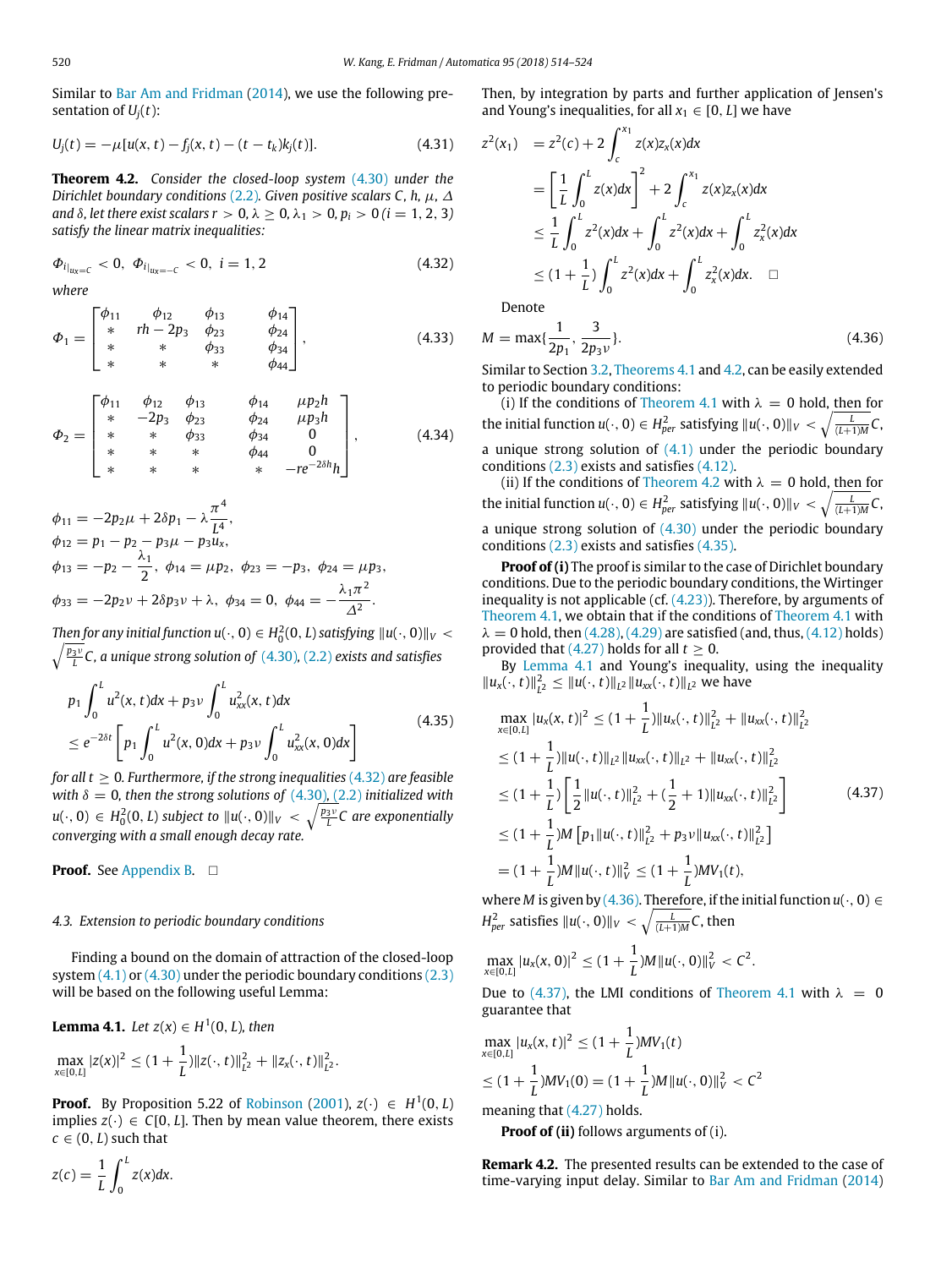<span id="page-7-4"></span>**Table 1**

<span id="page-7-2"></span>

**Fig. 1.** Open-loop system (without control input).

<span id="page-7-3"></span>

**Fig. 2.** Closed-loop system with  $x_j - x_{j-1} = \frac{\pi}{8}$ ,  $t_{k+1} - t_k = 0.28$  under the averaged measurements.

and [Fridman](#page-10-13) [and](#page-10-13) [Blighovsky](#page-10-13) [\(2012\)](#page-10-13), LMI stability conditions for KSE with time-varying delay can be derived. However, a special attention should be paid to the bound on the domain of attraction. This is because of the initial time interval, where the system is in the open-loop (see [Liu](#page-10-31) [&](#page-10-31) [Fridman,](#page-10-31) [2014\)](#page-10-31).

### <span id="page-7-0"></span>**5. Example**

Consider KSE [\(2.1\)](#page-1-2) under the Dirichlet boundary conditions [\(2.2\)](#page-1-8) with  $L = 2\pi$  and  $\nu = 0.5 < 1$ :

$$
u_t(x, t) + u_{xx}(x, t) + 0.5u_{xxxx}(x, t) + u(x, t)u_x(x, t)
$$
  
= 
$$
\sum_{j=1}^{N} b_j(x)U_j(t), \ 0 < x < 2\pi, \ t \geq 0.
$$

[Fig. 1](#page-7-2) demonstrates the time evolution of the  $L^2$ -norm  $||u(\cdot, t)||_{L^2}^2$ for the open-loop system initialized by  $u(x, 0) = (1 - \cos x) \sin x$  $(0 < x < 2\pi)$ . It is seen that the open-loop system is unstable.

(i) We start with the continuous in time controller under the point and averaged measurements. Verifying the LMI condition of [Proposition 3.1](#page-2-7) with  $\alpha = 0$  by Yalmip Toolbox of Matlab, we find that the closed-loop system preserves the exponential stability till  $\Delta \leq 2.2$  (this corresponds to  $\mu = 3.0853$ ,  $\lambda_1 = 1.5131$ and  $\lambda = 2.2905 * 10^{-7}$ ). Note that for  $\Delta \leq 2.2$ , the condition  $\frac{\Delta^2}{\pi^2} \leq 0.49 < v$  of particular case of [Proposition 3.1](#page-2-7) is satisfied, and the corresponding bound for  $\mu = \frac{2\pi^2}{\lambda^2}$  $\frac{2\pi^2}{\Delta^2}$  is essentially larger:

| Max, values of h preserving the stability of the closed-loop system in Example 1. |     |      |      |
|-----------------------------------------------------------------------------------|-----|------|------|
|                                                                                   | 04  | 03   | 0.26 |
|                                                                                   | 0.2 | 0.22 | 0.23 |

 $\mu = 4.07 > 3.0853$ . For both values of  $\mu$ , the condition of [Lunasin](#page-10-4) [and](#page-10-4) [Titi](#page-10-4) [\(2017\)](#page-10-4)  $\mu > 8$  is not satisfied.

Using [Proposition 3.1](#page-2-7) with  $\alpha = 0$ ,  $\mu > 4/\nu = 8$  that satisfies the condition of [Lunasin](#page-10-4) [and](#page-10-4) [Titi](#page-10-4) [\(2017\)](#page-10-4), we find that the closedloop system is exponentially stable till ∆ ≤ 2.1 (allowing 3 sensors under the point measurements). This corresponds to  $\mu = 8.0004$ ,  $\lambda_1 = 2.7795$  and  $\lambda = 3.3738 * 10^{-5}$ . Here we added the restriction  $\mu$  > 4/*v* (that is used to compare with [Lunasin](#page-10-4) [&](#page-10-4) [Titi,](#page-10-4) [2017\)](#page-10-4). The condition  $\mu \frac{\Delta^4}{\pi^4} < \nu$  of [Lunasin](#page-10-4) [&](#page-10-4) [Titi](#page-10-4) [\(2017\)](#page-10-4) with the same  $\mu = 8.0004$  leads to essentially smaller  $\Delta < 1.56$  (that requires 5 point sensors) meaning that the LMIs conditions of [Proposition 3.1](#page-2-7) are less restrictive.

(ii) Consider next the closed-loop system  $(4.30)$  subject to  $(2.2)$ under the sampled-data control law  $(2.7)$  with the averaged measurements. To enlarge the sampling time interval, we choose  $\mu =$ 3.0853 (the smallest  $\mu$  found from the LMI of [Proposition 3.1\)](#page-2-7). We verify LMI conditions of [Theorem 4.2](#page-6-1) with  $\delta = 0.0002$  and  $C = h = 0$  and find that the LMIs are feasible till  $\Delta \leq 2.2$  (as in the continuous-time case). For  $\delta = 0.2$ ,  $C = 1$  and  $\Delta = \frac{\pi}{8}$ , we find that the closed-loop system preserves the exponential stability within a given domain of initial conditions  $||u(\cdot, 0)||_V < \sqrt{\frac{p_{3\nu}}{L}}C = 0.58$ for  $t_{k+1} - t_k \leq h = 0.28$ .

Next, a finite difference method is applied to compute the displacement of the closed-loop system [\(4.30\)](#page-5-6) under the Dirichlet boundary conditions [\(2.2\).](#page-1-8) We choose initial condition  $u(x, 0) =$ 0.05(1 − cos *x*) sin *x*, 0 ≤ *x* ≤ 2π satisfying  $||u(·, 0)||_V$  < 0.58. The steps of space and time are taken as  $\frac{\pi}{16}$  and 0.0001, respectively. Simulations of solutions under the sampled-data in time and in space controller  $U_j(t) = -3.0853$ ∫ *xj xj*−1 *u*(*x*,*t<sup>k</sup>* )*dx*  $\frac{\Delta_{j}}{\Delta_{j}}$  with  $x_{j} - x_{j-1} =$  $\Delta_j = \frac{\pi}{8}, j = 1, ..., 16, t_{k+1} - t_k = 0.28$ , where the spatial domain is divided into sixteen sub-domains, show that the closedloop system is exponentially stable (see [Fig. 2\)](#page-7-3). By enlarging the sampling period, we find that the system becomes unstable for  $t_{k+1} - t_k \ge 1$  (see [Fig. 3\)](#page-8-1).

(iii) Consider now the sampled-data controller under the point measurements. Here we choose the same value of  $\mu$  as in (ii). For sampled-data control law  $(2.7)$  with the point measurements, we verify LMI conditions of [Theorem 4.1](#page-3-4) with  $\delta_1 = 0.5$ ,  $\delta = 0.26$ ,  $R = 1, C = 1$  and  $\Delta = \pi/8$ . We find that the closed-loop system is exponentially stable for  $t_{k+1} - t_k \leq h = 0.23$  for any initial values satisfying  $||u(·, 0)||_V$  <  $\sqrt{\frac{p_3 v}{L}}C$  = 0.5. For *h* = 0.23, the above controller locally exponentially stabilizes the closed-loop system with a decay rate  $\alpha = 0.0089$ . [Table 1](#page-7-4) shows the maximum values of *h* that preserve the exponential stability. The corresponding value of  $\delta_1$  is given by  $\delta_1 = 0.5$ , whereas the values of  $\delta > \frac{\delta_1}{2}$ are chosen to be close to  $\frac{\delta_1}{2}$ . The latter leads to a small decay rate  $\alpha$  but enlarges the sampling intervals.

We proceed further with the numerical simulations of the solutions of the closed-loop system  $(4.1)$  subject to  $(2.2)$  under the sampled in time and in space controller  $U_i(t) = -3.0853u(\bar{x}_i, t_k)$ with  $x_j - x_{j-1} = \frac{\pi}{8}, j = 1, ..., 16, t_{k+1} - t_k = 0.23$ . Here we choose the same initial conditions and the same value of  $\mu$  as in (ii). The simulations show that the state of KSE converges to zero (see [Fig. 4\)](#page-8-2). Simulations of the solutions confirm the theoretical results that follow from LMIs.

<span id="page-7-1"></span>As expected (because averaged measurements use more information on the state), the averaged measurements allow larger sampling intervals than point measurements.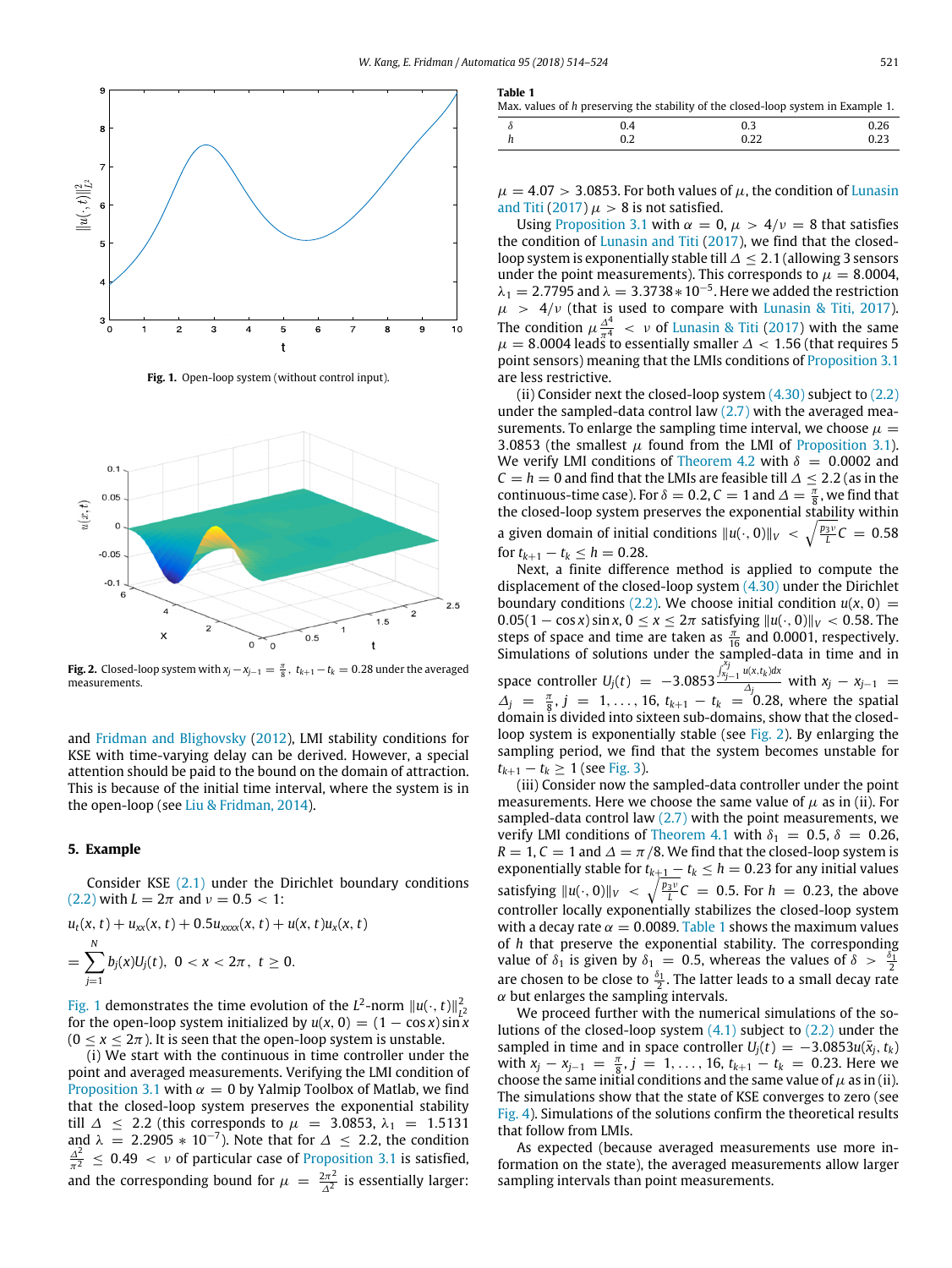<span id="page-8-1"></span>

**Fig. 3.** Closed-loop system with  $x_j - x_{j-1} = \frac{\pi}{8}$ ,  $t_{k+1} - t_k = 1$  under the averaged measurements.

<span id="page-8-2"></span>

**Fig. 4.** Closed-loop system with  $x_j - x_{j-1} = \frac{\pi}{8}$ ,  $t_{k+1} - t_k = 0.23$  under the point measurements.

# **6. Conclusion**

Distributed control of KSE under the point or averaged state measurements was initiated in [Lunasin](#page-10-4) [and](#page-10-4) [Titi](#page-10-4) [\(2017\)](#page-10-4). However, for practical use of such controllers, their sampled-data implementation was missing. This paper provided distributed sampled-data control of KSE under the point or averaged discrete-time state measurements and either Dirichlet or periodic boundary conditions. By using the time-delay approach to sampled-data control and constructing an appropriate Lyapunov–Krasovskii functional, sufficient conditions for the regional exponential stabilization were derived in terms of LMIs.

The presented method gives efficient tools for sampled-data observer design. Another interesting, yet technically challenging, open question is design of observer-based sampled-data controllers for distributed parameter systems, which may be a topic for future research.

# <span id="page-8-0"></span>**Appendix A. Proof of [Proposition 3.1](#page-2-7)**

The proof of this proposition consists of several steps.

Step 1: It has been shown that the local classical solution of  $(3.6)$ under the Dirichlet boundary conditions [\(2.2\)](#page-1-8) exists in the sense that *u* ∈ *C*([0, *T*), *L*<sup>2</sup>(0, *L*))∩*C*<sup>1</sup>((0, *T*), *L*<sup>2</sup>(0, *L*)), where *T* = *T*(*u*<sub>0</sub>) > 0. From Theorem 6.23.5 of [Krasnoselskii](#page-10-25) [et](#page-10-25) [al.](#page-10-25) [\(1976\)](#page-10-25), it follows that if this solution admits a priori estimate, then the solution exists for any  $T > 0$ . We will prove in Step 3 that if the LMI  $(3.10)$  is feasible, then the solution of  $(3.6)$  subject to  $(2.2)$  admits a priori bound, which guarantees the existence of the solution of [\(3.6\)](#page-2-3) subject to  $(2.2)$  for all  $t > 0$ .

Step 2: Assume formally that solution of  $(3.6)$  subject to  $(2.2)$ exists for all  $t \geq 0$  and choose the Lyapunov function of the form:

$$
V(t) = \int_0^L u^2(x, t) dx.
$$
 (A.1)

Differentiating *V* along [\(3.6\)](#page-2-3) subject to [\(2.2\)](#page-1-8) and integrating by parts, we find

$$
\dot{V}(t) = 2 \int_0^L u(x, t) u_t(x, t) dx
$$
  
= -2 \int\_0^L u(x, t) u\_{xx}(x, t) dx - 2\nu \int\_0^L u\_{xx}^2(x, t) dx  
+ 2\mu \sum\_{j=1}^N \int\_{x\_{j-1}}^{x\_j} u(x, t) f\_j(x, t) dx  
- 2\mu \int\_0^L u^2(x, t) dx. \tag{A.2}

(a) For the case of the distributed control under the point measurements,  $f_i(x, t)$  is given by  $(3.4)$ .

Applying Wirtinger's inequality, we obtain

<span id="page-8-3"></span>
$$
\int_{x_{j-1}}^{x_j} f_j^2(x, t) dx = \int_{x_{j-1}}^{x_j} \left[ \int_{\bar{x}_j}^{x} u_{\xi}(\xi, t) d\xi \right]^2 dx
$$
\n
$$
\leq \frac{\Delta^2}{\pi^2} \int_{x_{j-1}}^{x_j} u_x^2(x, t) dx.
$$
\n(A.3)

(b) For the case of the distributed control under the averaged measurements,  $f_i(x, t)$  is given by  $(3.5)$ . Since

$$
\int_{x_{j-1}}^{x_j} \left[ u(x,t) - \frac{\int_{x_{j-1}}^{x_j} u(\zeta,t) d\zeta}{\Delta_j} \right] dx = 0,
$$

the Poincaré inequality and Jensen inequality allow to obtain

<span id="page-8-4"></span>
$$
\int_{x_{j-1}}^{x_j} f_j^2(x, t) dx = \int_{x_{j-1}}^{x_j} \left[ u(x, t) - \frac{\int_{x_{j-1}}^{x_j} u(\zeta, t) d\zeta}{\Delta_j} \right]^2 dx
$$
\n
$$
\leq \frac{\Delta^2}{\pi^2} \int_{x_{j-1}}^{x_j} u_x^2(x, t) dx.
$$
\n(A.4)

Hence, for both cases (a) and (b), from  $(A.3)$  and  $(A.4)$  the following inequality

<span id="page-8-5"></span>
$$
\int_{x_{j-1}}^{x_j} f_j^2(x, t) dx \le \frac{\Delta^2}{\pi^2} \int_{x_{j-1}}^{x_j} u_x^2(x, t) dx
$$
\n(A.5)

holds.

Note that integration by parts of −*uuxx* yields

<span id="page-8-6"></span>
$$
-\int_0^L u(x,t)u_{xx}(x,t)dx = \int_0^L u_x^2(x,t)dx.
$$
 (A.6)

Multiplying the inequality [\(A.5\)](#page-8-5) by some constant  $\lambda_1 > 0$ , summing and using [\(A.6\)](#page-8-6) we obtain

<span id="page-8-7"></span>
$$
\sum_{j=1}^{N} \lambda_1 \left[ \int_{x_{j-1}}^{x_j} u_x^2(x, t) dx - \frac{\pi^2}{\Delta^2} \int_{x_{j-1}}^{x_j} f_j^2(x, t) dx \right]
$$
  
=  $-\lambda_1 \int_0^L u(x, t) u_{xx}(x, t) dx$   
-  $\sum_{j=1}^{N} \frac{\lambda_1 \pi^2}{\Delta^2} \int_{x_{j-1}}^{x_j} f_j^2(x, t) dx \ge 0.$  (A.7)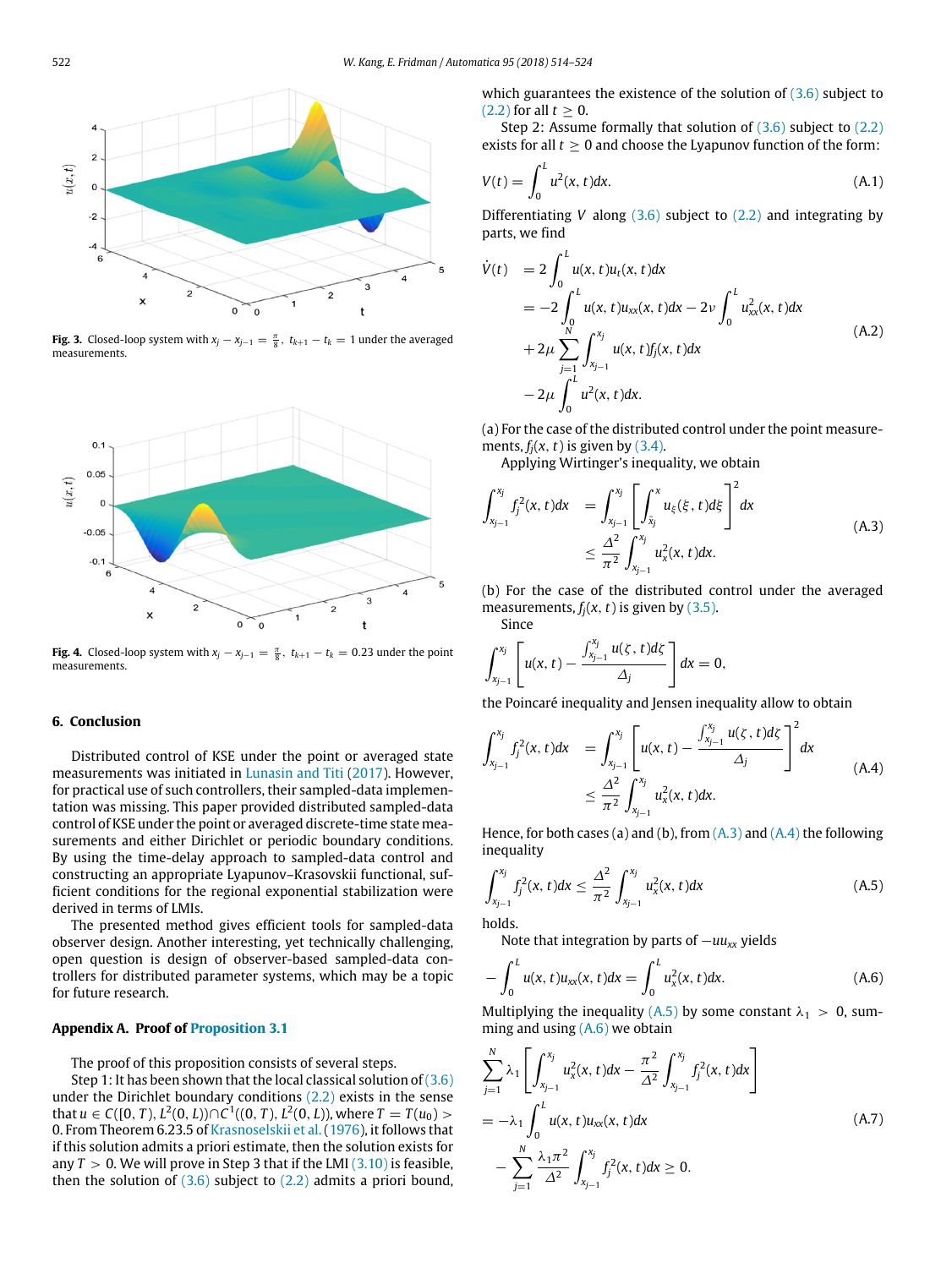Applying S-procedure, we add to  $\dot{V}(t) + 2\alpha V(t)$  the left-hand sides of  $(4.23)$  and  $(A.7)$ . This leads to

<span id="page-9-1"></span>
$$
\dot{V}(t) + 2\alpha V(t) \le \sum_{j=1}^{N} \int_{x_{j-1}}^{x_j} \varphi^T W \varphi dx < 0
$$
\n(A.8)

if  $W < 0$  holds, where

$$
\varphi = \text{col}\{u(x, t), u_{xx}(x, t), f_j(x, t)\}
$$

and *W* is given by  $(3.10)$ .

Note that the feasibility of the LMI [\(3.10\)](#page-2-6) with  $\alpha = 0$  implies its feasibility with a small enough  $\alpha_0 > 0$ . Therefore, if the LMI [\(3.10\)](#page-2-6) holds for  $\alpha = 0$ , then the system [\(3.6\),](#page-2-3) [\(2.2\)](#page-1-8) subject to [\(3.4\)](#page-2-4) or [\(3.5\)](#page-2-5) is exponentially stable with a small decay rate  $\alpha_0 > 0$ .

For  $\lambda = \alpha = 0$ , by application of Schur complement theorem, the strict LMI [\(3.10\)](#page-2-6) is feasible iff the following inequalities hold:

$$
\mu^2(\lambda_1 \frac{\pi^2}{\Delta^2})^{-1} - 2\mu + (1 + \frac{\lambda_1}{2})^2 (2\nu)^{-1} < 0. \tag{A.9}
$$

Minimizing the left-hand side of the latter inequality in  $\mu$ , we find that for  $\mu = \lambda_1 \frac{\pi^2}{\Delta^2}$  $\frac{\pi^2}{\Delta^2}$  this inequality is reduced to  $\frac{\Delta^2}{\pi^2} < \frac{2\lambda_1}{(1+\frac{\lambda_2}{\lambda_1})^2}$  $\frac{2\lambda_1}{(1+\frac{\lambda_1}{2})^2}$   $\nu$ . Note that max<sub> $\lambda_1 \frac{2\lambda_1}{(1+\lambda_1)^2} = 1$  (this corresponds to  $\lambda_1 = 2$ ). Then</sub>  $\frac{2\lambda_1}{(1+\frac{\lambda_1}{2})^2} = 1$  (this corresponds to  $\lambda_1 = 2$ ). Therefore, the system  $(3.6)$ ,  $(2.2)$  subject to  $(3.4)$  or  $(3.5)$  is exponentially stable if  $\frac{\Delta^2}{\pi^2} < v$  and  $\mu = \frac{2\pi^2}{\Delta^2}$  $\frac{2\pi}{\Delta^2}$ .

Step 3: We obtain that if the LMI condition [\(3.10\)](#page-2-6) is satisfied, then the solution  $(3.6)$ ,  $(2.2)$  subject to  $(3.4)$  or  $(3.5)$  initialized with  $u_0 \in H_0^2(0,L)$  on  $[0,T)$  admits a priori estimate

$$
V(t) \leq e^{-2\alpha t} V(0).
$$

Thus, continuation of this solution of  $(3.6)$ ,  $(2.2)$  subject to  $(3.4)$  or [\(3.5\)](#page-2-5) under a priori bound to entire interval [0,  $\infty$ ) follows from Theorem 6.23.5 of [Krasnoselskii](#page-10-25) [et](#page-10-25) [al.](#page-10-25) [\(1976\)](#page-10-25). Furthermore, the inequality  $(A.8)$  implies  $(3.12)$  for all  $t \ge 0$ , which completes the proof.

#### <span id="page-9-0"></span>**Appendix B. Proof of [Theorem 4.2](#page-6-1)**

For the case of sampled-data controller under the averaged measurements, by arguments of [Theorem 4.1,](#page-3-4) the well-posedness of [\(4.30\)](#page-5-6) subject to [\(2.2\)](#page-1-8) can be established via the step method.

Step 1: For  $[t_0, t_1]$ , we consider the following equation:

$$
\begin{cases}\n u_t(x, t) + u_{xx}(x, t) + \nu u_{xxxx}(x, t) + u(x, t)u_x(x, t) \\
= -\mu \sum_{j=1}^N \left[ b_j(x) \frac{\int_{x_{j-1}}^{x_j} u(\zeta, t_0) d\zeta}{\Delta_j} \right], & (B.1) \\
 u(0, t) = u(L, t) = u_x(0, t) = u_x(L, t) = 0.\n\end{cases}
$$

We define the nonlinear term  $F: H^2(0,L) \to L^2(0,L)$  according to

$$
F(u(\cdot, t)) = -u(x, t)u_x(x, t) - u_{xx}(x, t) - \mu \sum_{j=1}^N \left[ b_j(x) \frac{\int_{x_{j-1}}^{x_j} u_0(\zeta) d\zeta}{\Delta_j} \right], \ t \in [t_0, t_1].
$$

The nonlinear term *F* is locally Lipschitz continuous. Thus, there exists a unique local strong solution  $u(\cdot, t) \in H_0^2(0, L)$  of  $(4.30)$ subject to [\(2.2\)](#page-1-8) on some interval [0, *T*]  $\subset$  [0, *t*<sub>1</sub>], where *T* =  $T(u_0) > 0$ . By Theorem 6.23.5 of [Krasnoselskii](#page-10-25) [et](#page-10-25) [al.](#page-10-25) [\(1976\)](#page-10-25), we only need to prove that if the LMIs  $(4.32)$  are feasible, the solution of [\(4.30\)](#page-5-6) subject to [\(2.2\)](#page-1-8) starting from  $||u(\cdot, 0)||_V < \sqrt{p_3 \nu}$ C admits a priori bound, which guarantees the existence of a strong solution of  $(4.30)$  subject to  $(2.2)$  on the entire interval  $[0, t<sub>1</sub>]$ . Then, by applying the same arguments step-by-step for  $[t_k, t_{k+1}], k = 1, 2, \ldots$ we conclude that the strong solution exists for all *t* ≥ 0.

Step 2: Assume formally that strong solution of  $(4.30)$  subject to [\(2.2\)](#page-1-8) starting from  $||u_0||_V$  <  $\sqrt{\frac{p_3v}{L}}C$  exists for all  $t \ge 0$  and choose the same Lyapunov function  $V_1$  as in [\(4.5\).](#page-3-6) Differentiating  $V_1$ along  $(4.30)$  subject to  $(2.2)$ , we obtain the inequalities  $(4.13)$  and  $(4.16)$ . Taking into account  $(4.31)$ , we further apply the descriptor method to [\(4.30\),](#page-5-6) where we add to  $\dot{V}_1 + 2\delta V_1$  the left-hand side of the following equation

<span id="page-9-2"></span>
$$
2\int_{0}^{L} [p_2u(x, t) + p_3u_t(x, t)][-u_t(x, t) - u_{xx}(x, t) -\nu u_{xxx}(x, t) -\nu u_{xxxx}(x, t) - u(x, t)u_x(x, t) - \mu u(x, t)]dx
$$
  
+2\mu 
$$
\sum_{j=1}^{N} \int_{x_{j-1}}^{x_j} [p_2u(x, t) + p_3u_t(x, t)][f_j(x, t) + (t - t_k)k_j(t)]dx = 0.
$$
 (B.2)

Integration by parts and substitution of the Dirichlet boundary conditions  $(2.2)$  lead to  $(4.18)$ ,  $(4.19)$  and  $(4.20)$ . Adding the lefthand side of the expression  $(B.2)$  into the right-hand side of  $(4.13)$ , we obtain

<span id="page-9-3"></span>
$$
\dot{V}_{1}(t) + 2\delta V_{1}(t) \n= 2p_{1} \int_{0}^{L} u(x, t)u_{t}(x, t)dx - 2p_{2}v \int_{0}^{L} u_{xx}^{2}(x, t)dx \n- re^{-2\delta h} \int_{0}^{L} \frac{1}{t - t_{k}} \left[ \int_{t_{k}}^{t} u_{s}(x, s)ds \right]^{2} dx \n+ r(t_{k+1} - t) \int_{0}^{L} u_{t}^{2}(x, t)dx + 2\delta p_{1} \int_{0}^{L} u^{2}(x, t)dx \n+ 2\delta p_{3}v \int_{0}^{L} u_{xx}^{2}(x, t)dx
$$
\n(B.3)  
\n
$$
+ 2 \int_{0}^{L} [p_{2}u(x, t) + p_{3}u_{t}(x, t)][-u_{t}(x, t) - u_{xx}(x, t) - \mu u(x, t)]dx - 2p_{3} \int_{0}^{L} u_{t}(x, t)u(x, t)u_{x}(x, t)dx \n+ 2\mu \sum_{j=1}^{N} \int_{x_{j-1}}^{x_{j}} [p_{2}u(x, t) + p_{3}u_{t}(x, t)][f_{j}(x, t) + (t - t_{k})k_{j}(t)]dx.
$$

From Jensen's inequality, we have

<span id="page-9-4"></span>
$$
-re^{-2\delta h} \int_0^L \frac{1}{t - t_k} \left[ \int_{t_k}^t u_s(x, s) ds \right]^2 dx
$$
  
= 
$$
- \frac{r}{t - t_k} e^{-2\delta h} \sum_{j=1}^N \int_{x_{j-1}}^{x_j} \left[ \int_{t_k}^t u_s(x, s) ds \right]^2 dx
$$
  

$$
\leq -r(t - t_k) e^{-2\delta h} \sum_{j=1}^N \int_{x_{j-1}}^{x_j} k_j^2 dx.
$$
 (B.4)

To bound the term " $\int_0^L u_t(x, t)u(x, t)u_x(x, t)dx$ " in [\(B.3\),](#page-9-3) we need to bound  $u_x(x, t)$  by some constant  $C > 0$  for all  $t \ge 0$  and  $x \in [0, L]$ . Similar to [Selivanov](#page-10-32) [&](#page-10-32) [Fridman](#page-10-32) [\(2016\)](#page-10-32), we first assume that [\(4.27\)](#page-5-3) is satisfied.

Set

$$
\eta_1 = \text{col}\{u(x, t), u_t(x, t), u_{xx}(x, t), f_j(x, t)\}, \eta_2 = \text{col}\{u(x, t), u_t(x, t), u_{xx}(x, t), f_j(x, t), k_j\}.
$$
\n(B.5)